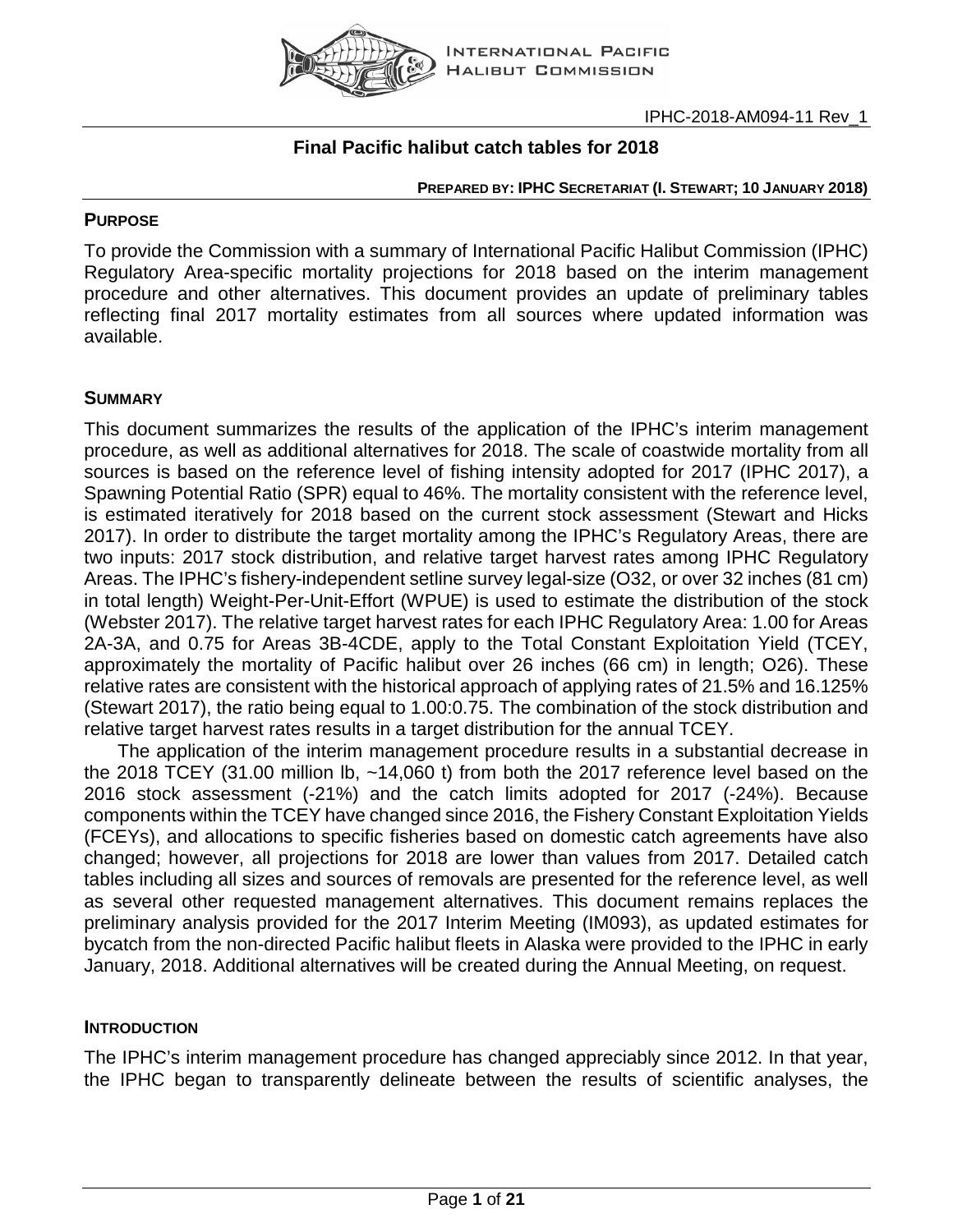application of harvest policy, and the management decisions resulting in annual catch limits<sup>[1](#page-1-0)</sup> [\(Stewart et al. 2013,](#page-7-4) [Webster and Stewart 2013\)](#page-7-5). From 2012 through 2017, the "Blue Line" represented results of both the scale and distributional targets of the IPHC's harvest policy, although it was never applied to annual catch limits (based on FCEYs) at the coastwide level or as a complete set of Regulatory Area-specific limits. In 2017, the Commission adopted a "Reference" level of coastwide fishing intensity based on the average of values estimated (from the 2016 stock assessment) for the period from 2014 through 2016. This reference was an SPR equal to 46%. In addition, the Commission directed the Secretariat to provide for future management decisions to be based on TCEYs, rather than FCEYs, such that catch limits would be more comparable across Regulatory Areas.

This document uses the most recent Pacific halibut mortality estimates from all sources, and the results from the 2017 stock assessment for Pacific halibut for projections of the mortality and level of fishing intensity for 2018.

# **SCALE**

For any distribution of coastwide mortality across all fisheries and Regulatory Areas, the 2017 stock assessment can be used to determine the scale of this mortality that results in the reference SPR (46%). This is achieved iteratively, using all four models in the stock assessment ensemble via the following method:

- 1) Adding the projected mortality for 2018 to each model
- 2) Calculating the projected SPR for each model
- 3) Integrating the model results into a probability distribution for the projected SPR
- 4) Comparing the median projected SPR to the reference level
- 5) Iteratively repeating this approach until the median is equal to the reference.

This method includes all sizes and sources of mortality, as well as all currently available data, and is based on the parameter estimates from the current stock assessment. It includes uncertainty due to estimation as well as structural uncertainty among the four models that comprise the stock assessment ensemble.

### **DISTRIBUTION**

There are two inputs to the current management procedure for distributing the TCEY among IPHC Regulatory Areas: the current stock distribution, and the relative target harvest rates. The stock distribution has historically been based on the catch of O32 Pacific halibut in the IPHC's fishery-independent setline survey. These values have been revised from 2016 estimates [\(Stewart and](#page-7-1) Hicks 2017), indicating a larger proportion of the coastwide stock in Regulatory Areas 2C, 3A, 4A, 4B, and 4CDE in 2017 and a smaller proportion in 2A, 2B, and 3B (Table 1). The relative target harvest rates for each IPHC Regulatory Area are 1.00 for Areas 2A-3A, and 0.75 for Areas 3B-4CDE, and are consistent with the historical rates of 21.5% and 16.125% (the ratio being equal to 1.00:0.75) used prior to the transition to an SPR-based fishing intensity target. The combination of the stock distribution and relative target harvest rates results in a target distribution for the annual TCEY (Table 1).

<span id="page-1-0"></span><sup>&</sup>lt;sup>1</sup> Note that the term "catch limit" is used variously to refer to portions of the total mortality, FCEYs, and specific limits on domestic fisheries; in some cases these limits may not contain all sources of mortality, and in no cases do they contain fish that are released and estimated to have survived the capture process.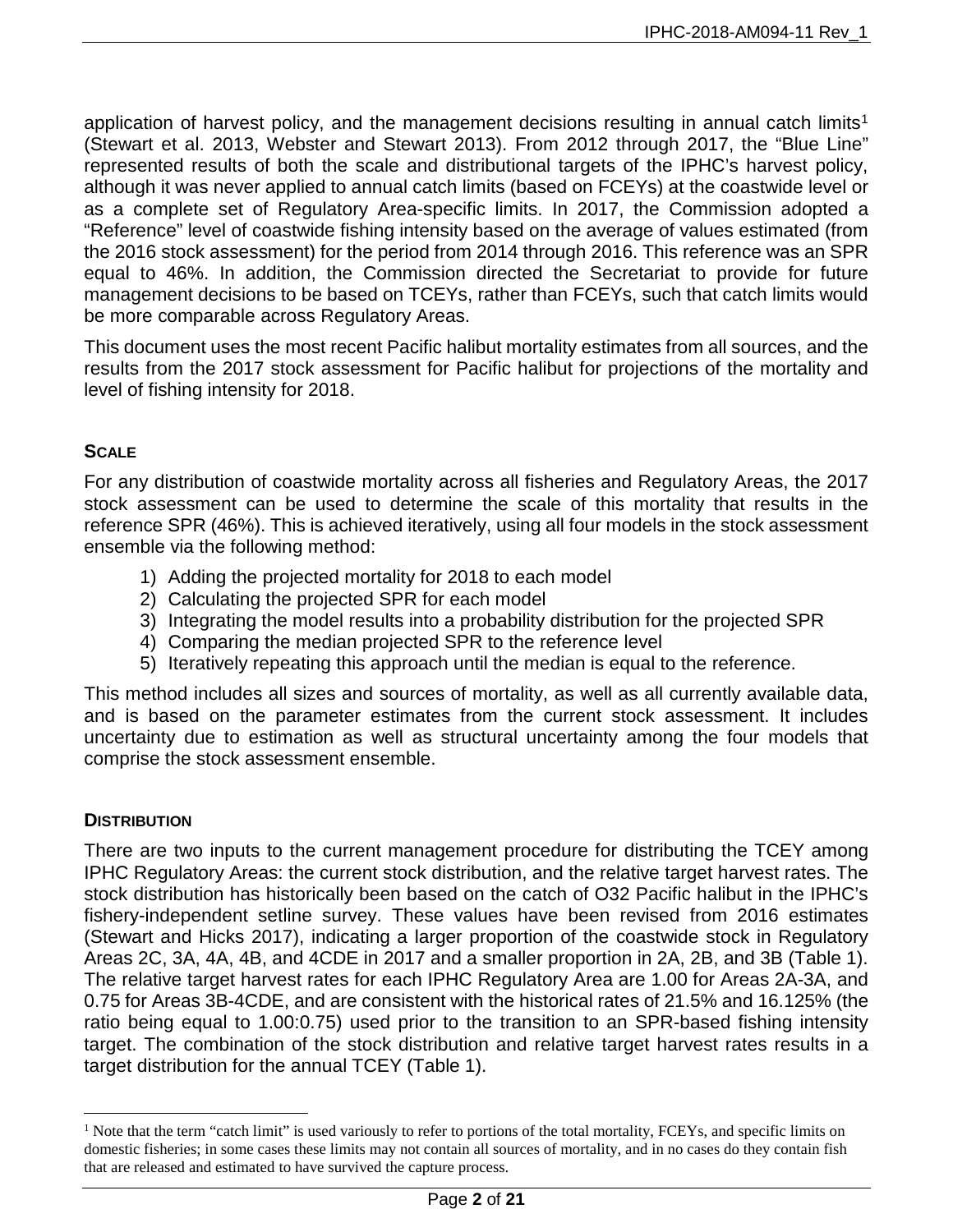**TABLE 1.** IPHC Regulatory Area stock distribution from the 2017 O32 fishery-independent setline survey catch, IPHC Regulatory Area-specific relative target harvest rates, and resulting 2018 target TCEY distribution based on the IPHC's current management procedure.

|                                                                               | 2A   | 2B | 2C | 3A                                 | 3B | 4A | 4B | 4CDE | Total                                              |
|-------------------------------------------------------------------------------|------|----|----|------------------------------------|----|----|----|------|----------------------------------------------------|
| O32 stock 1.7% 11.3% 16.6% 35.6% 10.0% 6.6% 4.8% 13.3% 100.0%<br>distribution |      |    |    |                                    |    |    |    |      |                                                    |
| Relative<br>harvest rates                                                     | 1.00 |    |    | 1.00  1.00  1.00  0.75  0.75  0.75 |    |    |    | 0.75 |                                                    |
| Target TCEY<br><b>Distribution</b>                                            |      |    |    |                                    |    |    |    |      | 1.9% 12.4% 18.2% 38.9% 8.2% 5.4% 3.9% 10.9% 100.0% |

#### **PROJECTION OF MORTALITY**

Pacific halibut mortality by fishery within each Regulatory Area is projected for 2018 based on the allocations specified by the domestic catch agreements in place, as applicable. Further, projected discard mortality is based on the 2017 *rates*, such that the magnitude will scale with the retained removals for both commercial and recreational fisheries in each Regulatory Area. The remainder of the projected mortality is comprised of the following sources: unguided recreational mortality (retained and discarded) in Alaska, subsistence mortality, and mortality due to bycatch (Pacific halibut captured in fisheries where retention is prohibited). For default projections, these sources of mortality are assumed to remain unchanged from 2017, although alternative catch tables can (and have been) produced utilizing different values. A summary of estimated 2017 mortality, including those components used directly in projections is provided in Table 2.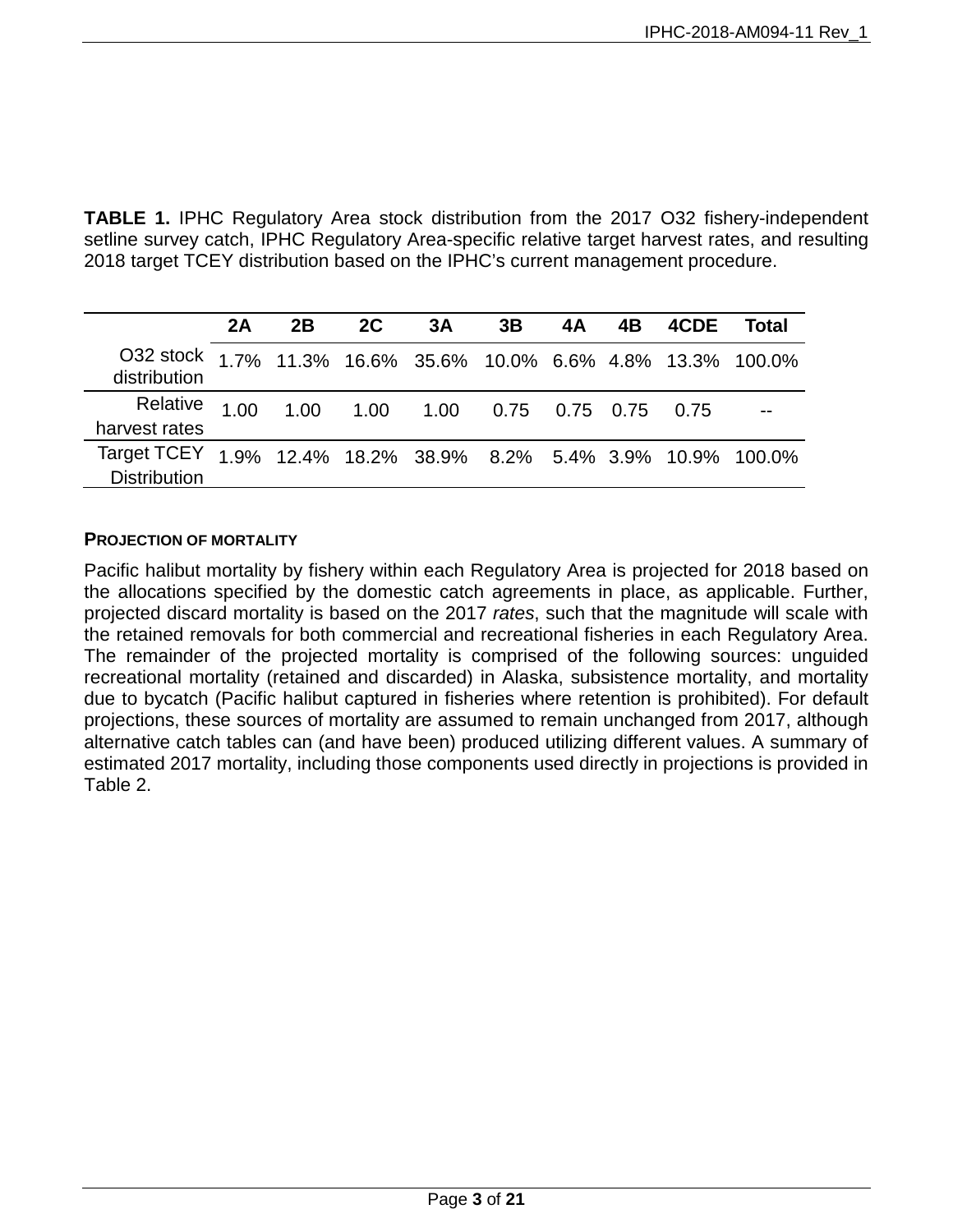**TABLE 2.** Estimated Pacific halibut mortality for 2017 based on data through 9 November 2017. All values reported in millions of net pounds. Values in bold are projected to remain constant through 2018 for default calculations.

|                                          | 2A        | 2B          | 2C           | 3A                   | 3B        | 4A             | 4Β            | <b>4CDE Total</b> |       |
|------------------------------------------|-----------|-------------|--------------|----------------------|-----------|----------------|---------------|-------------------|-------|
| O26 Non-FCEY                             |           |             |              |                      |           |                |               |                   |       |
| Commercial discards <sup>1</sup>         |           | $0.02$ 0.17 | <b>NA</b>    | <b>NA</b>            | 0.21      |                | $0.06$ 0.03   | 0.03              | 0.52  |
| <b>Bycatch</b>                           | 0.11      | 0.23        | 0.02         | 1.01                 | 0.45      |                | $0.29$ $0.20$ | 1.96              | 4.26  |
| Recreational (+ discards)                | <b>NA</b> | <b>NA</b>   | 1.43         | 1.86                 | 0.01      |                | $0.02$ 0.00   | 0.00              | 3.31  |
| Subsistence                              | ΝA        | 0.41        | 0.44         | 0.22                 | 0.01      | 0.01           | 0.00          | 0.05              | 1.14  |
| <b>Total Non-FCEY</b>                    | 0.13      | 0.81        | 1.89         | 3.06                 | 0.69      |                | 0.37 0.22     | 2.04              | 9.19  |
| O <sub>26</sub> FCEY                     |           |             |              |                      |           |                |               |                   |       |
| Commercial discard                       | <b>NA</b> | <b>NA</b>   | 0.08         | 0.34                 | <b>NA</b> | <b>NA</b>      | <b>NA</b>     | <b>NA</b>         | 0.42  |
| Recreational $(+$ discards) <sup>2</sup> | 0.52      | 1.23        | 0.96         | 2.11                 | <b>NA</b> | <b>NA</b>      | <b>NA</b>     | <b>NA</b>         | 4.82  |
| Subsistence                              | 0.03      | <b>NA</b>   | <b>NA</b>    | <b>NA</b>            | <b>NA</b> | <b>NA</b>      | <b>NA</b>     | <b>NA</b>         | 0.03  |
| Commercial Landings <sup>1</sup>         | 0.75      | 6.26        | 4.23         | 7.79                 | 3.09      | 1.30           | 1.09          | 1.64              | 26.16 |
| <b>Total FCEY</b>                        | 1.30      | 7.49        | 5.28         | 10.23 3.09           |           | 1.30           | 1.09          | 1.64              | 31.42 |
| <b>TCEY</b>                              | 1.43      | 8.29        | 7.16         | 13.29 3.78           |           | 1.67           | 1.31          | 3.69              | 40.61 |
| U <sub>26</sub>                          |           |             |              |                      |           |                |               |                   |       |
| <b>Commercial discards</b>               | 0.00      |             | $0.00\ 0.00$ | 0.01                 |           | $0.02$ 0.01    | 0.00          | 0.00              | 0.05  |
| <b>Bycatch</b>                           | 0.00      |             | $0.02$ 0.00  | 0.42                 |           | $0.44$ 0.11    | 0.01          | 0.79              | 1.79  |
| <b>Total U26</b>                         | 0.00      | 0.03        | 0.00         | 0.42                 |           | 0.46 0.12 0.01 |               | 0.79              | 1.82  |
| <b>Total Mortality</b>                   | 1.43      |             |              | 8.32 7.17 13.74 4.24 |           | 1.79           | 1.33          | 4.47              | 42.49 |

<sup>1</sup> Includes research catches.

<sup>2</sup> Includes leases to the recreational sector: XRQ in Area 2B and Guided Angler Fish (GAF) in IPHC Regulatory Areas 2C and 3A.

### **REFERENCE PROJECTION**

The reference projection results in a 2018 TCEY of 31.00 million lb, (~14,060 t; Table 3). This represents a reduction of 21% from the reference level calculated based on the 2016 stock assessment, and 24% from the catch limits adopted for 2017 (Table 4). Because components within the TCEY have changed since 2016, the Fishery Constant Exploitation Yields (FCEYs), and allocations to specific fisheries based on domestic catch agreements have also changed (Figure 1); however, projected FCEYs are all lower for 2018 than values adopted in 2017.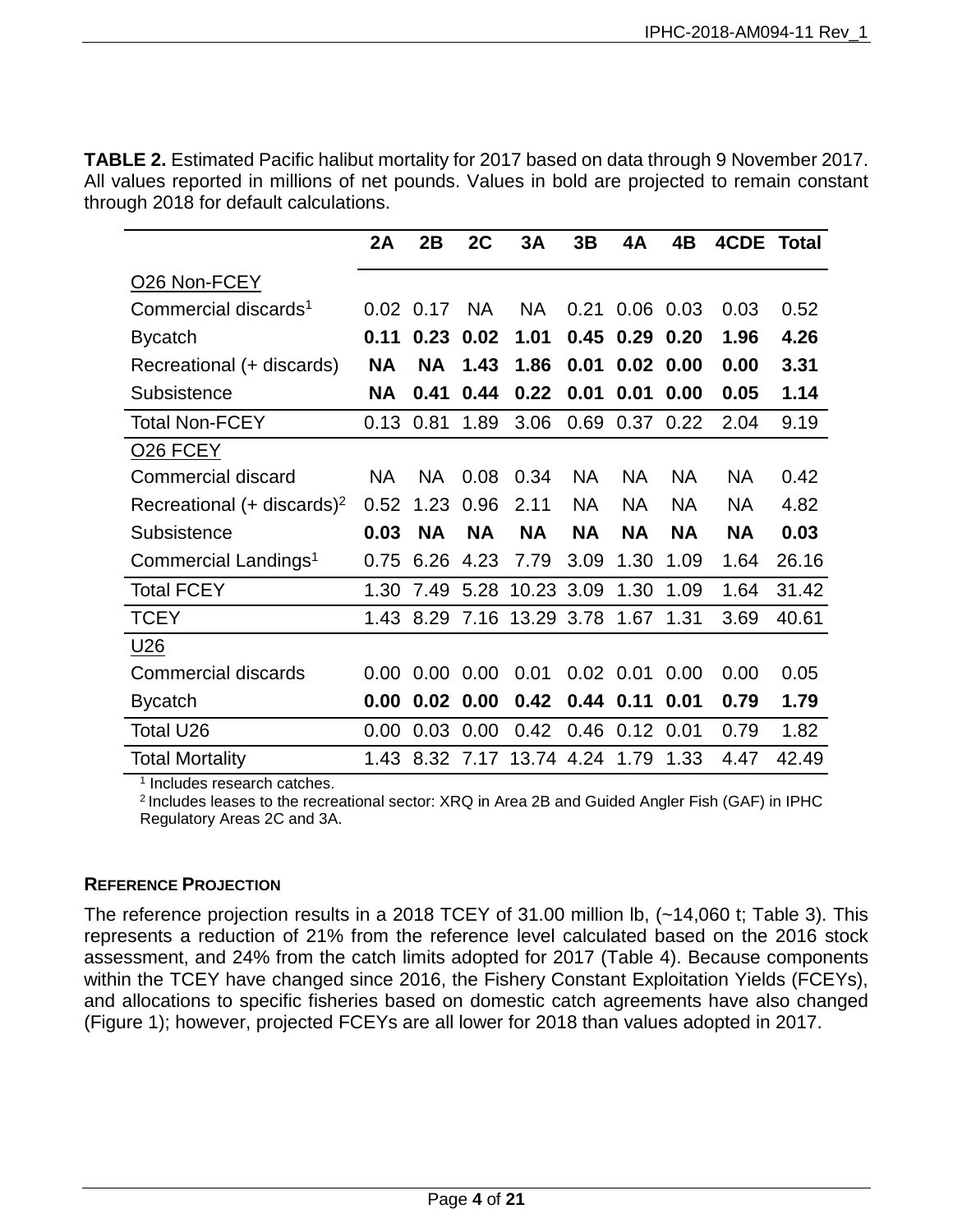**TABLE 3.** Pacific halibut mortality projected for 2018 based on the reference SPR (46%) and interim management procedure for TCEY distribution. All values reported in millions of net pounds.

|                            | 2A        | 2B        | 2C        | 3A         | 3B        | 4A        | 4B          | 4CDE      | Total |
|----------------------------|-----------|-----------|-----------|------------|-----------|-----------|-------------|-----------|-------|
| O <sub>26</sub> Non-FCEY   |           |           |           |            |           |           |             |           |       |
| <b>Commercial discards</b> | 0.01      | 0.07      | <b>NA</b> | <b>NA</b>  | 0.13      |           | $0.06$ 0.03 | 0.02      | 0.32  |
| <b>Bycatch</b>             | 0.11      | 0.23      | 0.02      | 1.01       | 0.45      | 0.29      | 0.20        | 1.96      | 4.26  |
| Recreational (+ discards)  | <b>NA</b> | <b>NA</b> | 1.43      | 1.86       | 0.01      | 0.02      | 0.00        | 0.00      | 3.31  |
| Subsistence                | NA        | 0.41      | 0.44      | 0.22       | 0.01      | 0.01      | 0.00        | 0.05      | 1.14  |
| <b>Total Non-FCEY</b>      | 0.12      | 0.71      | 1.89      | 3.09       | 0.61      | 0.37      | 0.22        | 2.04      | 9.04  |
| O <sub>26</sub> FCEY       |           |           |           |            |           |           |             |           |       |
| <b>Commercial discard</b>  | <b>NA</b> | <b>NA</b> | 0.06      | 0.30       | <b>NA</b> | <b>NA</b> | <b>NA</b>   | <b>NA</b> | 0.36  |
| Recreational (+ discards)  | 0.21      | 0.48      | 0.69      | 1.70       | <b>NA</b> | <b>NA</b> | <b>NA</b>   | <b>NA</b> | 3.08  |
| Subsistence                | 0.03      | <b>NA</b> | <b>NA</b> | <b>NA</b>  | NA.       | <b>NA</b> | <b>NA</b>   | <b>NA</b> | 0.03  |
| <b>Commercial Landings</b> | 0.23      | 2.65      | 3.01      | 6.99       | 1.95      | 1.32      | 0.99        | 1.36      | 18.49 |
| <b>Total FCEY</b>          | 0.47      | 3.14      | 3.76      | 8.98       | 1.95      | 1.32      | 0.99        | 1.36      | 21.96 |
| <b>TCEY</b>                | 0.59      |           | 3.84 5.65 | 12.07 2.56 |           | 1.69      | 1.21        | 3.39      | 31.00 |
| U <sub>26</sub>            |           |           |           |            |           |           |             |           |       |
| Commercial discards        | 0.00      | 0.00      | 0.00      | 0.01       | 0.01      | 0.01      | 0.00        | 0.00      | 0.04  |
| <b>Bycatch</b>             | 0.00      | 0.02      | 0.00      | 0.42       | 0.44      | 0.11      | 0.01        | 0.79      | 1.79  |
| Total U26                  | 0.00      | 0.02      | 0.00      | 0.43       | 0.45      | 0.12      | 0.01        | 0.79      | 1.82  |
| <b>Total Mortality</b>     | 0.59      | 3.87      | 5.65      | 12.50      | 3.01      | 1.81      | 1.22        | 4.18      | 32.82 |

Table 4. Comparison of TCEY values (M lb).

|                                                                   |  | 2A 2B 2C 3A 3B 4A |  | 4B 4CDE Total                                  |  |
|-------------------------------------------------------------------|--|-------------------|--|------------------------------------------------|--|
| 2017 Reference SPR 0.96 6.08 6.47 13.84 4.39 1.84 1.46 4.06 39.10 |  |                   |  |                                                |  |
| 2017 Adopted                                                      |  |                   |  | 1.47 8.32 7.04 12.96 3.98 1.80 1.34 3.84 40.74 |  |
| 2018 Reference SPR 0.59 3.84 5.65 12.07 2.56 1.69 1.21 3.39 31.00 |  |                   |  |                                                |  |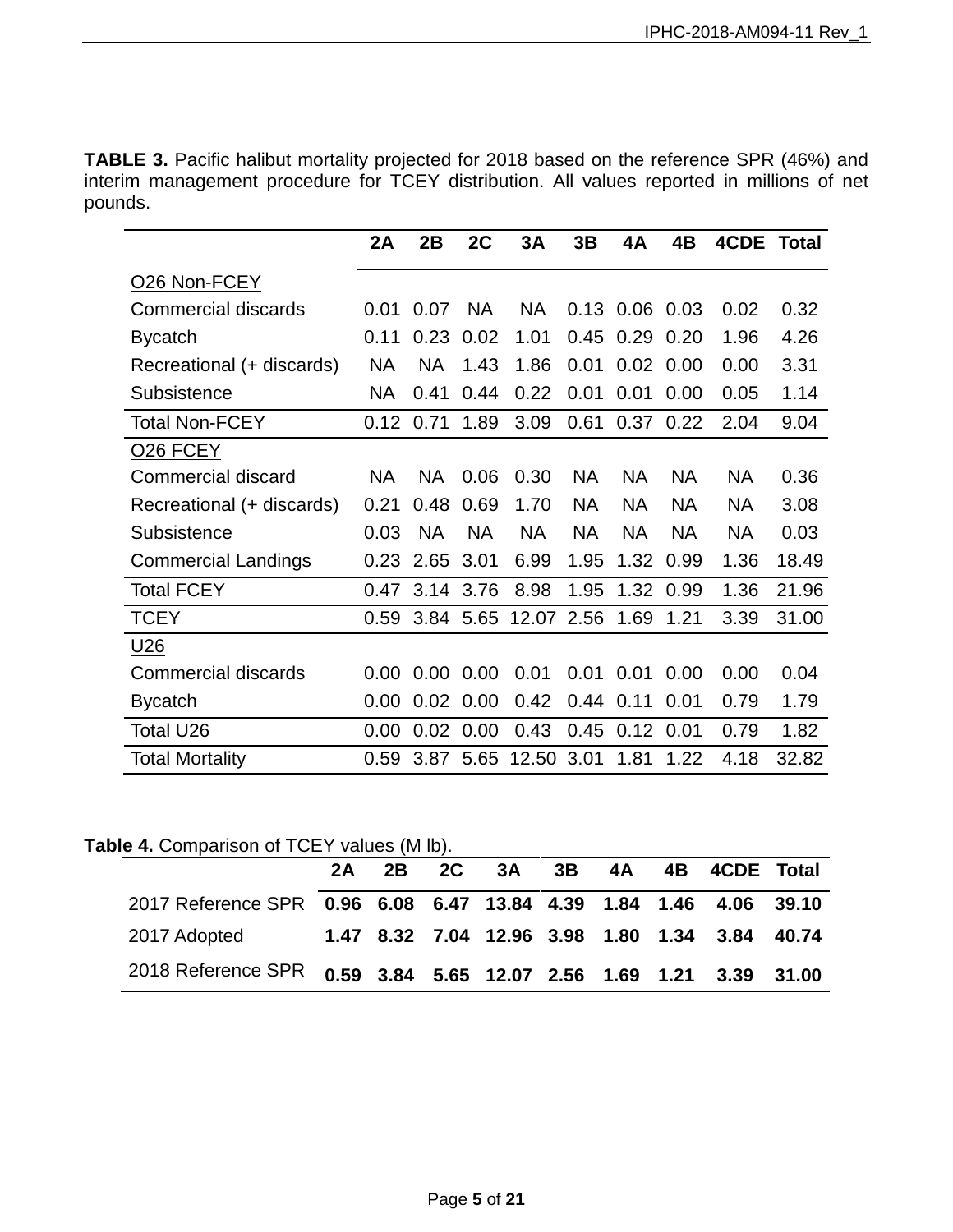

**FIGURE 1.** Comparison of the 2018 reference projection (top) and the 2017 adopted catch limits (bottom). Note that the scale differs between the two panels.

### **ALTERNATIVE PROJECTIONS**

Applying the 2017 adopted TCEYs to the projection for 2018 results in a level of fishing intensity greater than the references level, an SPR of 38%. This fishing intensity is estimated to be higher than any recent value since 2013; however, these values have wide and overlapping plausibility intervals. A summary of all components for this projection is provided in Table 5; it is important to note that this projection does not result in the same FCEYs for 2018, as projections for specific components contributing to the TCEY have changed.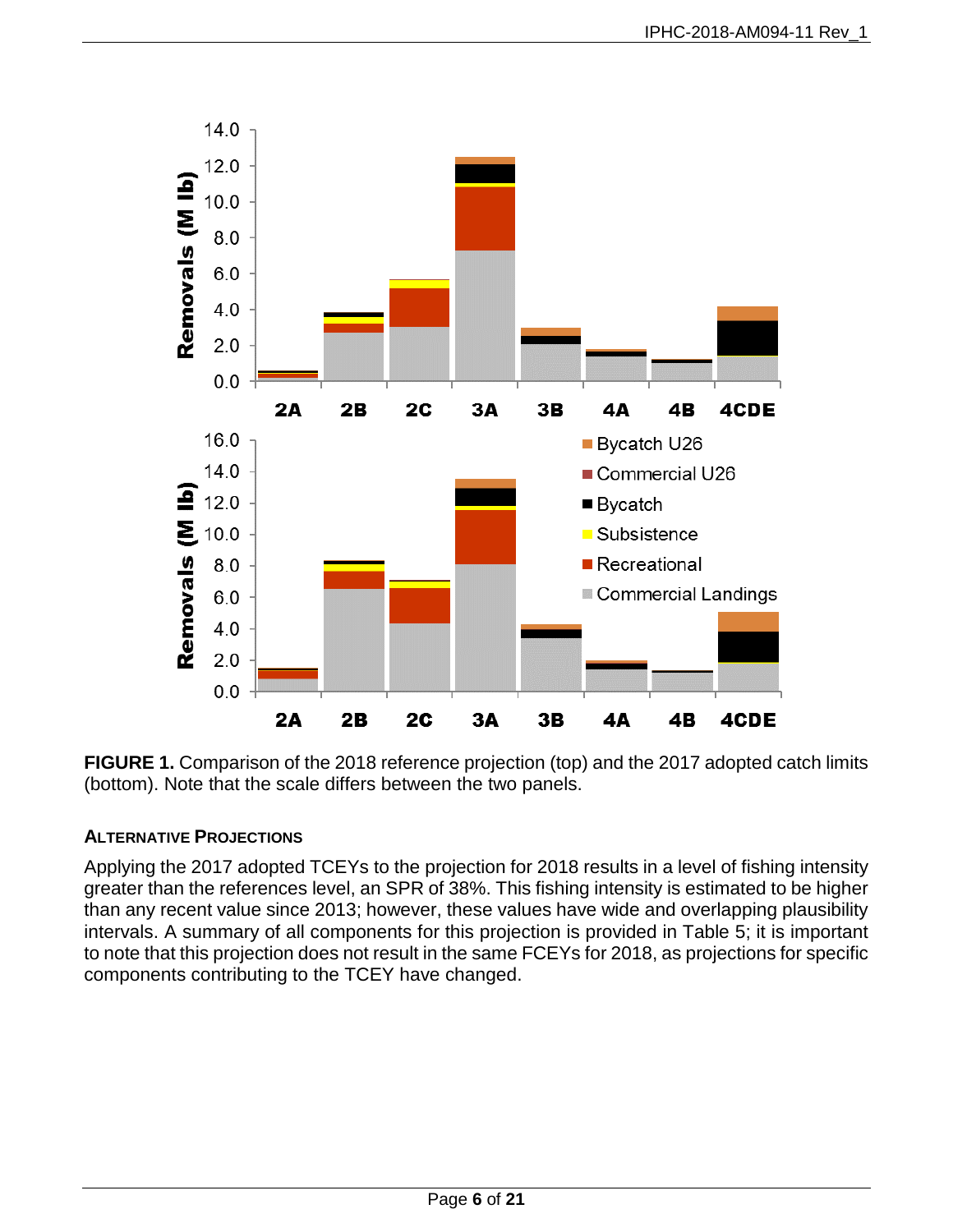|                            | 2A        | 2B        | 2C        | 3A         | 3B        | 4A             | 4B        | <b>4CDE Total</b> |       |
|----------------------------|-----------|-----------|-----------|------------|-----------|----------------|-----------|-------------------|-------|
| O <sub>26</sub> Non-FCEY   |           |           |           |            |           |                |           |                   |       |
| <b>Commercial discards</b> | 0.02      | 0.17      | <b>NA</b> | <b>NA</b>  |           | 0.23 0.07 0.03 |           | 0.03              | 0.54  |
| <b>Bycatch</b>             | 0.11      | 0.23      | 0.02      | 1.01       | 0.45      | 0.29           | 0.20      | 1.96              | 4.26  |
| Recreational (+ discards)  | <b>NA</b> | <b>NA</b> | 1.43      | 1.86       | 0.01      | 0.02           | 0.00      | 0.00              | 3.31  |
| Subsistence                | <b>NA</b> | 0.41      | 0.44      | 0.22       | 0.01      | 0.01           | 0.00      | 0.05              | 1.14  |
| <b>Total Non-FCEY</b>      | 0.13      | 0.81      | 1.89      | 3.09       | 0.70      | 0.38           | 0.23      | 2.04              | 9.26  |
| <b>026 FCEY</b>            |           |           |           |            |           |                |           |                   |       |
| Commercial discard         | <b>NA</b> | NA        | 0.08      | 0.33       | ΝA        | <b>NA</b>      | <b>NA</b> | <b>NA</b>         | 0.41  |
| Recreational (+ discards)  | 0.54      | 1.15      | 0.92      | 1.87       | <b>NA</b> | <b>NA</b>      | <b>NA</b> | <b>NA</b>         | 4.47  |
| Subsistence                | 0.03      | <b>NA</b> | <b>NA</b> | <b>NA</b>  | NA        | <b>NA</b>      | <b>NA</b> | <b>NA</b>         | 0.03  |
| <b>Commercial Landings</b> | 0.78      | 6.36      | 4.15      | 7.68       | 3.28      | 1.42           | 1.11      | 1.79              | 26.57 |
| <b>Total FCEY</b>          | 1.34      | 7.52      | 5.15      | 9.88       | 3.28      | 1.42           | 1.11      | 1.79              | 31.48 |
| <b>TCEY</b>                | 1.47      | 8.32      | 7.04      | 12.96 3.98 |           | 1.80           | 1.34      | 3.84              | 40.74 |
| U <sub>26</sub>            |           |           |           |            |           |                |           |                   |       |
| <b>Commercial discards</b> | 0.00      | 0.00      | 0.00      | 0.01       |           | $0.02$ 0.01    | 0.00      | 0.00              | 0.05  |
| <b>Bycatch</b>             | 0.00      | 0.02      | 0.00      | 0.42       | 0.44      | 0.11           | 0.01      | 0.79              | 1.79  |
| Total U26                  | 0.00      | 0.03      | 0.00      | 0.43       | 0.46      | 0.12           | 0.01      | 0.79              | 1.84  |
| <b>Total Mortality</b>     | 1.47      | 8.35      | 7.04      | 13.39      | 4.44      | 1.92           | 1.35      | 4.62              | 42.58 |

**TABLE 5.** Pacific halibut mortality projected for 2018 based on applying the same TCEYs adopted for 2017. All values reported in millions of net pounds.

During IM093, the Commission requested the Secretariat provide catch tables corresponding to a range of SPR values (also added in the harvest decision table), including 50, 48, 46 (the reference level), 44 and 42. These tables are provided in **APPENDIX A**, and provide more detail for the finer grid of potential management alternatives.

As requested by the Commission, additional catch tables are provided to illustrate the results of differing assumptions regarding bycatch in non-Pacific halibut target fisheries in Alaska. These three tables project differing magnitudes of bycatch, assuming the same distribution among Regulatory Areas and sizes of fish:

- 1) Full attainment of regulatory limits (Prohibited Species Catch (PSC) limits) in Alaska
- 2) 110% of PSC limits in Alaska
- 3) 90% of 2017 bycatch estimates in Alaska (updated in January, 2018)

The TCEY in each of the three projections was iteratively scaled to achieve the reference SPR (46%) and an initial TCEY distribution was based on the current management procedure (methods described above). The detailed results of these projections are included in **APPENDIX B**. The projection including full PSC attainment resulted in insufficient TCEY to provide for the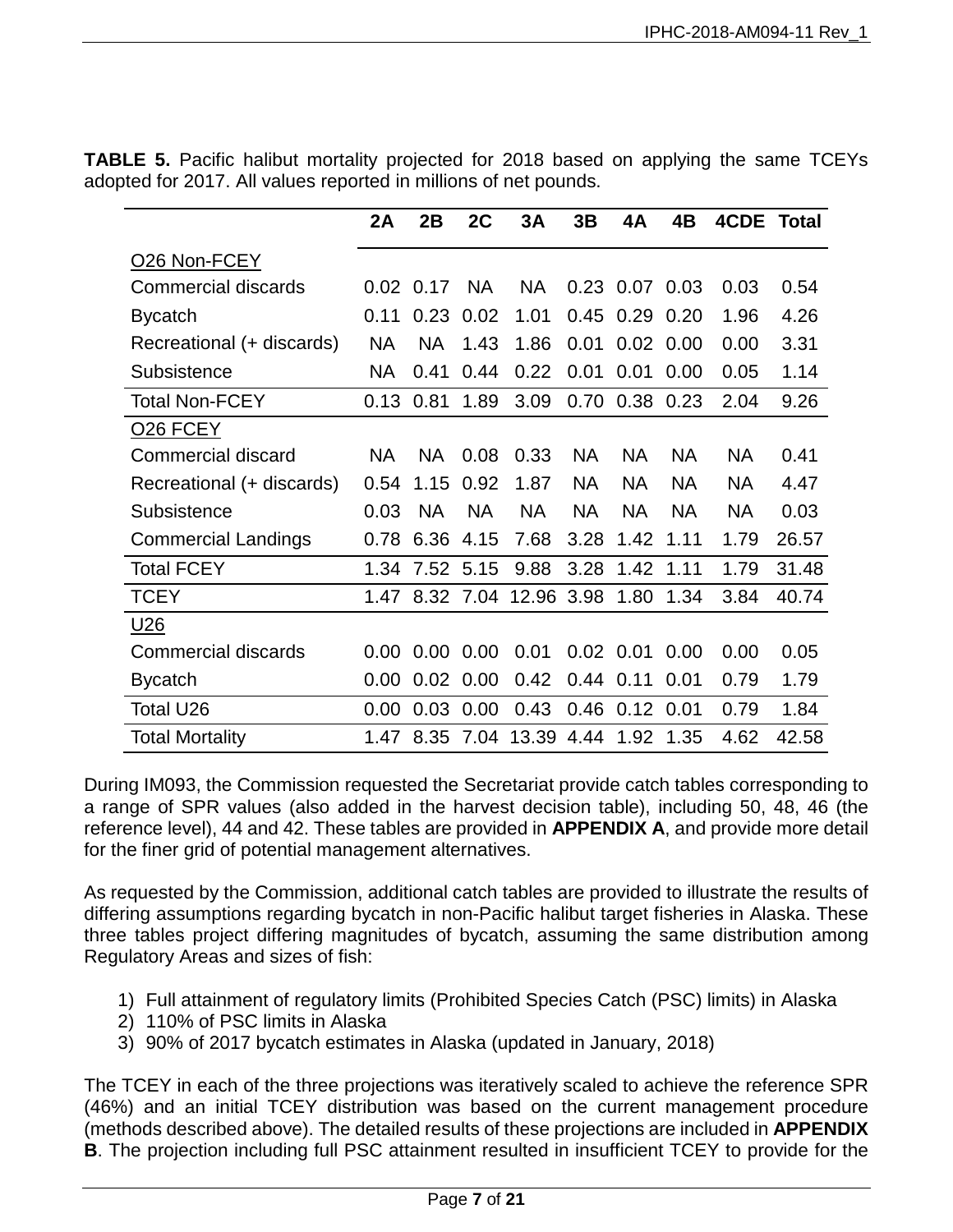directed Pacific halibut fishery in Regulatory Area 4CDE, and the TCEYs in all other Regulatory Areas were reduced proportionally in order to achieve the reference SPR (Table A1). A similar result occurred for the projection including 110% of the PSC limits in Alaska (Table A2). The third projection (90% of 2017 bycatch estimates) resulted in a greater proportion of the TCEY allocated to the directed Pacific halibut fisheries, and also a slightly larger TCEY (31.5 million lb, ~14,290 t) than the reference projection (Table 3) due to the effect of the reduction in U26 bycatch on the estimated SPR.

In order to provide historical context for current and future Commission decisions, a summary of historical FCEYs and TCEYs is provided in **APPENDIX C**. Tables are included reflecting the FCEYs and TCEYs consistent with the harvest policy calculations at the time, as well as FCEYs recommended by the IPHC Secretariat (until 2012 when the Decision Table approach was introduced). Adopted FCEYs and TCEYs are also included.

#### **RECOMMENDATION/S**

That the Commission:

- a) **NOTE** paper IPHC-2017-AM094-11 Rev\_1 which provides a summary of projections for 2018.
- b) **REQUEST** any additional analysis or alternatives for presentation during the Annual Meeting.

### **REFERENCES**

<span id="page-7-0"></span>IPHC. 2017. Report of the 93rd session of the IPHC Annual Meeting (AM093). Victoria, British Columbia, Canada, 23-27 January 2017. IPHC-2017-AM093-R Rev 1, 61 p.

<span id="page-7-1"></span>Stewart, I., and Hicks, A. 2017. Summary of the 2017 stock assessment and draft harvest decision table. IPHC-2017-IM093-08.

<span id="page-7-3"></span>Stewart, I.J. 2017. 4.4 Regulatory area harvest policy calculations and catch tables. IPHC Report of Assessment and Research Activities 2016: 403-420.

<span id="page-7-4"></span>Stewart, I.J., Leaman, B.M., Martell, S., and Webster, R.A. 2013. Assessment of the Pacific halibut stock at the end of 2012. IPHC Report of Assessment and Research Activities 2012. p. 93-186.

<span id="page-7-2"></span>Webster, R. 2017. Space-time modelling of fishery-independent setline survey data. IPHC-2017-IM093-07.

<span id="page-7-5"></span>Webster, R.A., and Stewart, I.J. 2013. Apportionment and regulatory area harvest calculations. IPHC Report of Assessment and Research Activities 2012. p. 187-206.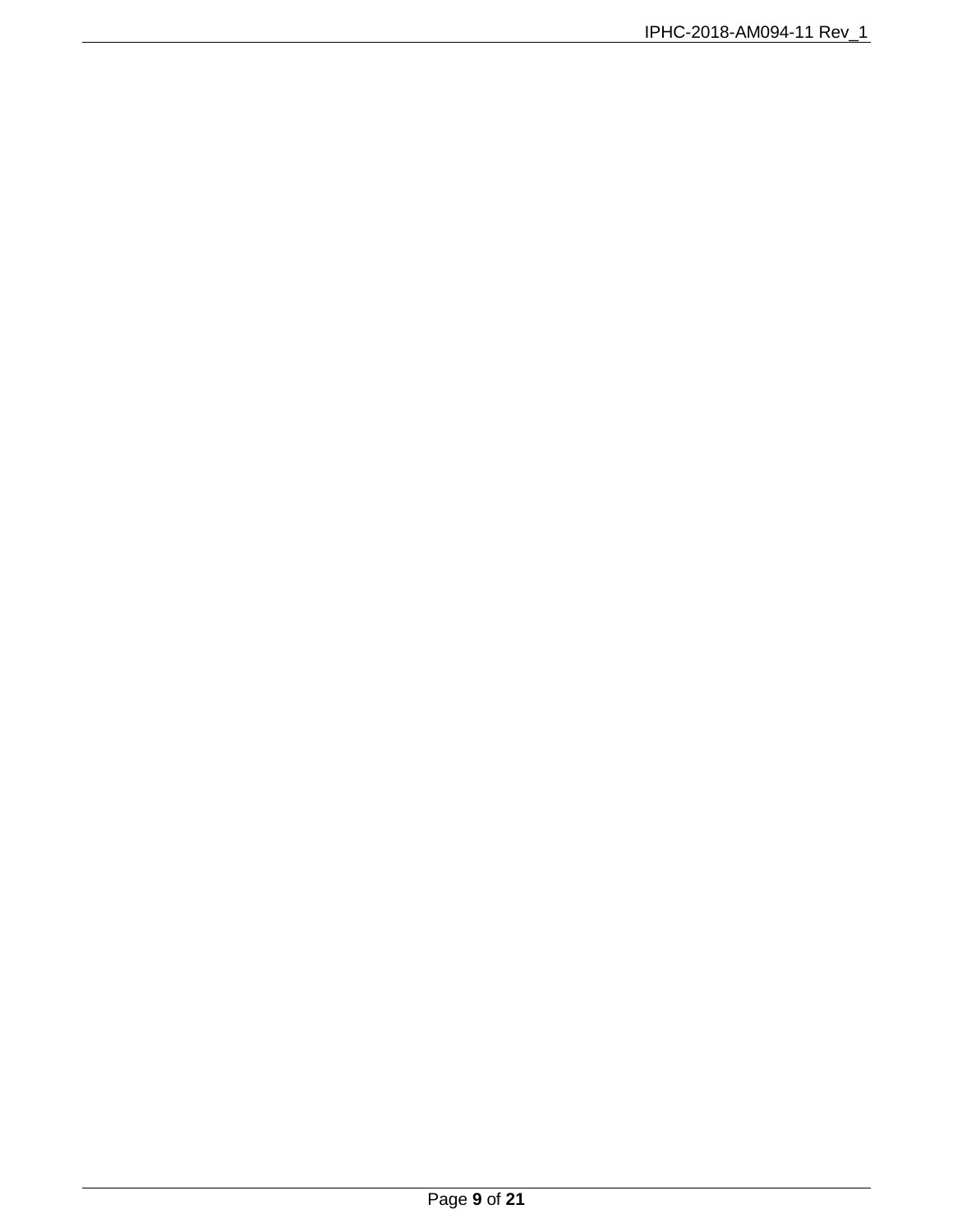**APPENDICES**

**Appendix A:** [2018 projected catch tables based on alternative SPR values.](#page-10-0)

**Appendix B:** [2018 projected catch tables based on alternative bycatch levels in Alaska.](#page-14-0)

**Appendix C: [Historical FCEYs and TCEYs.](#page-17-0)**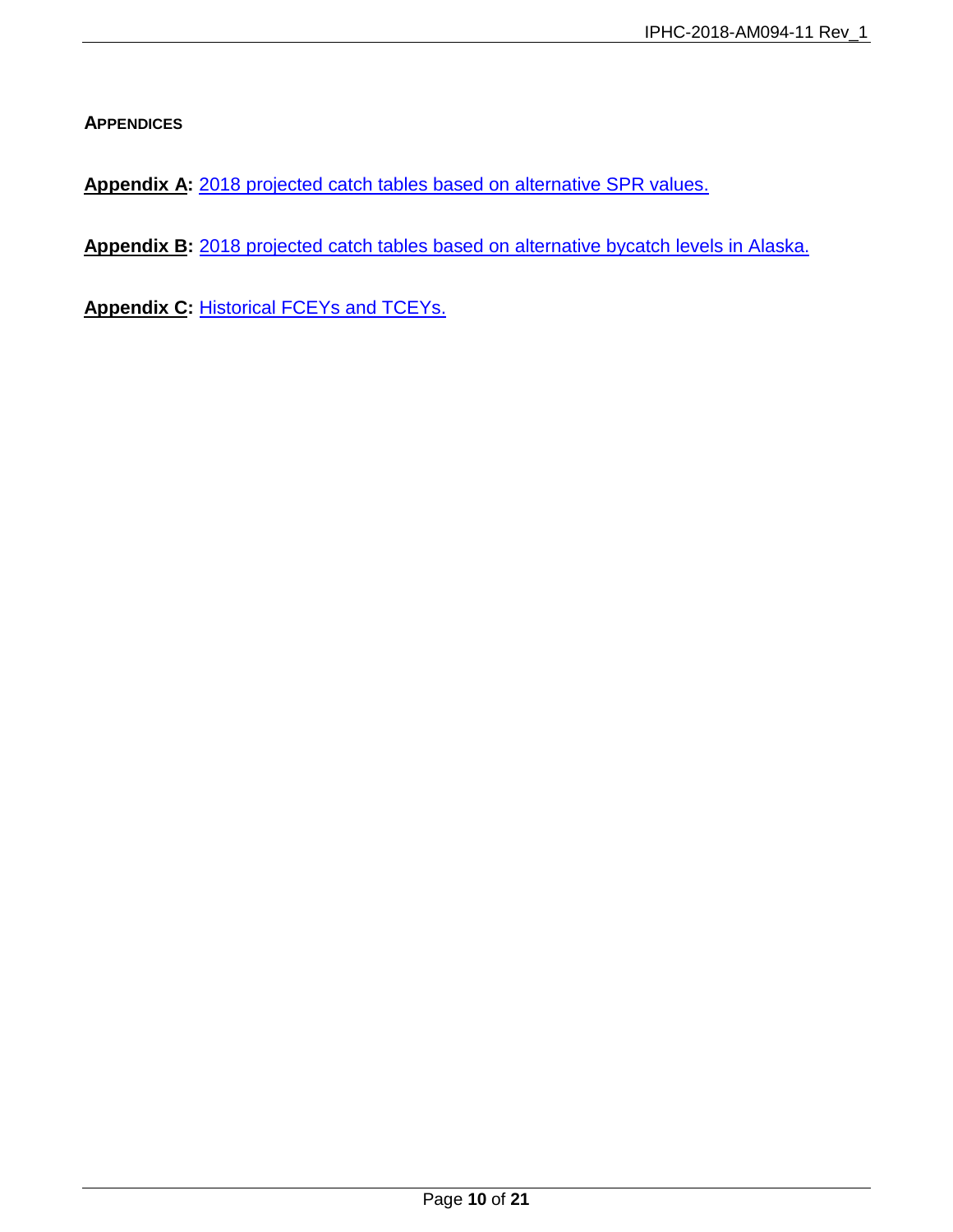### **APPENDIX A 2018 catch tables based on alternative SPR values**

<span id="page-10-0"></span>**TABLE A1.** Pacific halibut mortality projected for 2018 based on an SPR of 42% and interim management procedure for TCEY distribution. All values reported in millions of net pounds.

|                            | 2A        | 2B        | 2C        | 3A         | 3B        | 4A        | 4B          | 4CDE      | <b>Total</b> |
|----------------------------|-----------|-----------|-----------|------------|-----------|-----------|-------------|-----------|--------------|
| O26 Non-FCEY               |           |           |           |            |           |           |             |           |              |
| Commercial discards        | 0.01      | 0.09      | <b>NA</b> | <b>NA</b>  | 0.16      |           | $0.07$ 0.03 | 0.03      | 0.38         |
| <b>Bycatch</b>             | 0.11      | 0.23      | 0.02      | 1.01       | 0.45      | 0.29      | 0.20        | 1.96      | 4.26         |
| Recreational (+ discards)  | NA.       | <b>NA</b> | 1.43      | 1.86       | 0.01      | 0.02      | 0.00        | 0.00      | 3.31         |
| Subsistence                | NA.       | 0.41      | 0.44      | 0.22       | 0.01      | 0.01      | 0.00        | 0.05      | 1.14         |
| <b>Total Non-FCEY</b>      | 0.12      | 0.72      | 1.89      | 3.09       | 0.63      | 0.38      | 0.23        | 2.04      | 9.10         |
| <b>026 FCEY</b>            |           |           |           |            |           |           |             |           |              |
| <b>Commercial discard</b>  | <b>NA</b> | <b>NA</b> | 0.07      | 0.36       | <b>NA</b> | <b>NA</b> | <b>NA</b>   | <b>NA</b> | 0.44         |
| Recreational (+ discards)  | 0.25      | 0.56      | 0.84      | 1.89       | <b>NA</b> | <b>NA</b> | <b>NA</b>   | <b>NA</b> | 3.54         |
| Subsistence                | 0.03      | <b>NA</b> | <b>NA</b> | <b>NA</b>  | <b>NA</b> | <b>NA</b> | <b>NA</b>   | <b>NA</b> | 0.03         |
| <b>Commercial Landings</b> | 0.28      | 3.12      | 3.67      | 8.48       | 2.30      | 1.55      | 1.16        | 1.84      | 22.39        |
| <b>Total FCEY</b>          | 0.56      | 3.68      | 4.58      | 10.74      | 2.30      | 1.55      | 1.16        | 1.84      | 26.40        |
| <b>TCEY</b>                | 0.68      | 4.40      | 6.47      | 13.82 2.93 |           | 1.93      | 1.39        | 3.89      | 35.50        |
| U <sub>26</sub>            |           |           |           |            |           |           |             |           |              |
| <b>Commercial discards</b> | 0.00      | 0.00      | 0.00      | 0.01       | 0.01      | 0.01      | 0.00        | 0.00      | 0.05         |
| <b>Bycatch</b>             | 0.00      | 0.02      | 0.00      | 0.42       | 0.44      | 0.11      | 0.01        | 0.79      | 1.79         |
| Total U26                  | 0.00      | 0.02      | 0.00      | 0.43       | 0.45      | 0.12      | 0.01        | 0.79      | 1.83         |
| <b>Total Mortality</b>     | 0.68      | 4.42      | 6.47      | 14.25      | 3.38      | 2.05      | 1.40        | 4.67      | 37.33        |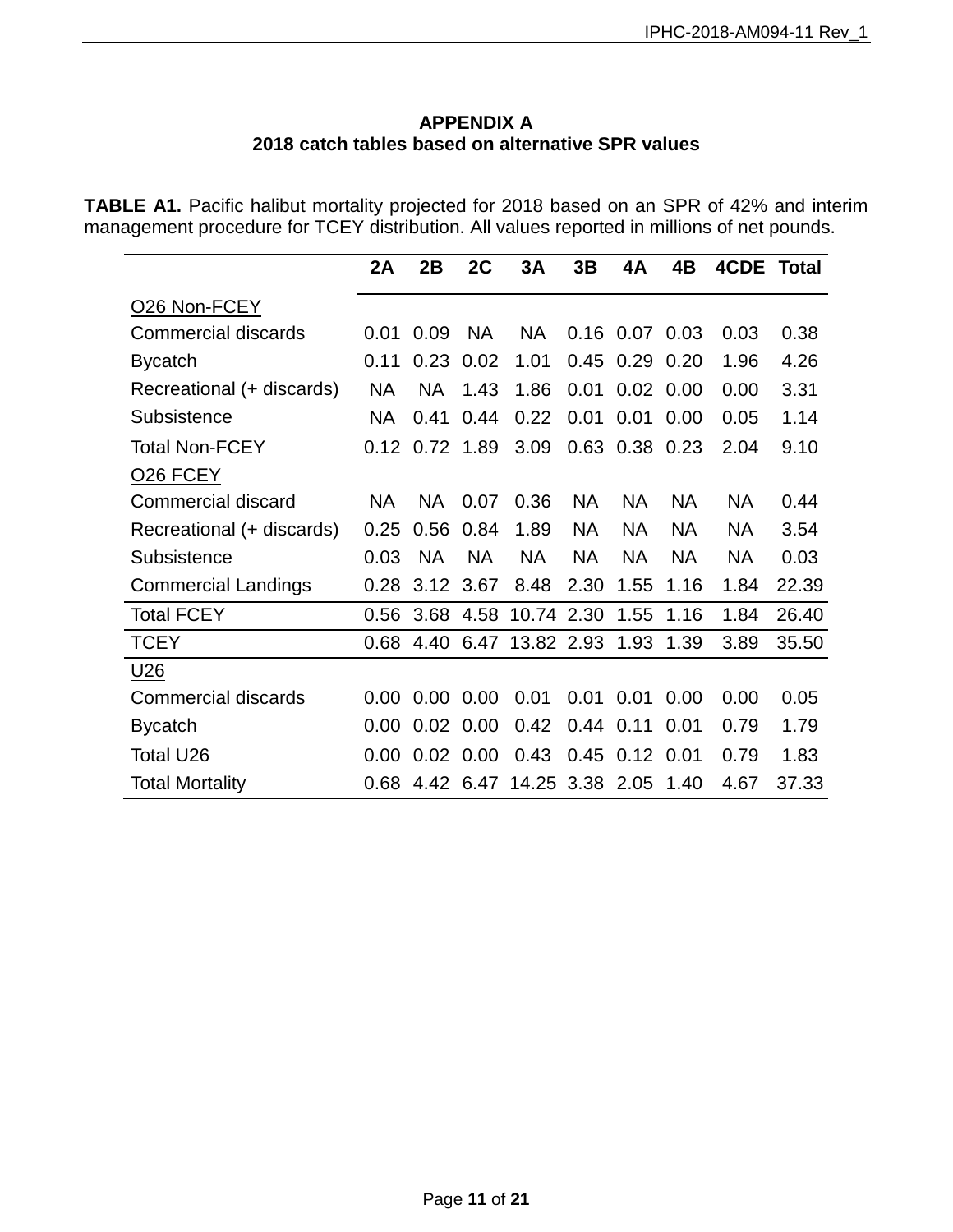|                            | 2A        | 2B        | 2C            | 3A                        | 3B        | 4Α               | 4B        | 4CDE      | Total |
|----------------------------|-----------|-----------|---------------|---------------------------|-----------|------------------|-----------|-----------|-------|
| O <sub>26</sub> Non-FCEY   |           |           |               |                           |           |                  |           |           |       |
| <b>Commercial discards</b> | 0.01      | 0.08      | <b>NA</b>     | <b>NA</b>                 | 0.15      | 0.07             | 0.03      | 0.02      | 0.35  |
| <b>Bycatch</b>             | 0.11      | 0.23      | 0.02          | 1.01                      | 0.45      | 0.29             | 0.20      | 1.96      | 4.26  |
| Recreational (+ discards)  | <b>NA</b> | <b>NA</b> | 1.43          | 1.86                      | 0.01      | 0.02             | 0.00      | 0.00      | 3.31  |
| Subsistence                | <b>NA</b> | 0.41      | 0.44          | 0.22                      | 0.01      | 0.01             | 0.00      | 0.05      | 1.14  |
| Total Non-FCEY             | 0.12      | 0.71      | 1.89          | 3.09                      |           | $0.62$ 0.38      | 0.23      | 2.04      | 9.06  |
| O <sub>26</sub> FCEY       |           |           |               |                           |           |                  |           |           |       |
| Commercial discard         | <b>NA</b> | <b>NA</b> | 0.06          | 0.33                      | <b>NA</b> | <b>NA</b>        | <b>NA</b> | <b>NA</b> | 0.39  |
| Recreational (+ discards)  | 0.23      | 0.52      | 0.76          | 1.85                      | <b>NA</b> | <b>NA</b>        | <b>NA</b> | <b>NA</b> | 3.35  |
| Subsistence                | 0.03      | <b>NA</b> | <b>NA</b>     | <b>NA</b>                 | <b>NA</b> | <b>NA</b>        | <b>NA</b> | <b>NA</b> | 0.03  |
| <b>Commercial Landings</b> | 0.25      | 2.86      | 3.31          | 7.59                      | 2.10      | 1.42             | 1.06      | 1.57      | 20.17 |
| <b>Total FCEY</b>          | 0.51      | 3.38      | 4.13          | 9.76                      | 2.10      | 1.42             | 1.06      | 1.57      | 23.94 |
| <b>TCEY</b>                | 0.63      | 4.09      | 6.01          | 12.85 2.72                |           | 1.79             | 1.29      | 3.61      | 33.00 |
| <u>U26</u>                 |           |           |               |                           |           |                  |           |           |       |
| <b>Commercial discards</b> | 0.00      | 0.00      | 0.00          | 0.01                      | 0.01      | 0.01             | 0.00      | 0.00      | 0.04  |
| <b>Bycatch</b>             | 0.00      |           | $0.02$ $0.00$ | 0.42                      |           | $0.44$ 0.11      | 0.01      | 0.79      | 1.79  |
| Total U26                  | 0.00      |           | $0.02$ 0.00   | 0.43                      |           | $0.45$ 0.12 0.01 |           | 0.79      | 1.83  |
| <b>Total Mortality</b>     | 0.63      | 4.11      |               | 6.02 13.28 3.17 1.92 1.30 |           |                  |           | 4.40      | 34.83 |

**TABLE A2.** Pacific halibut mortality projected for 2018 based on an SPR of 44% and interim management procedure for TCEY distribution. All values reported in millions of net pounds.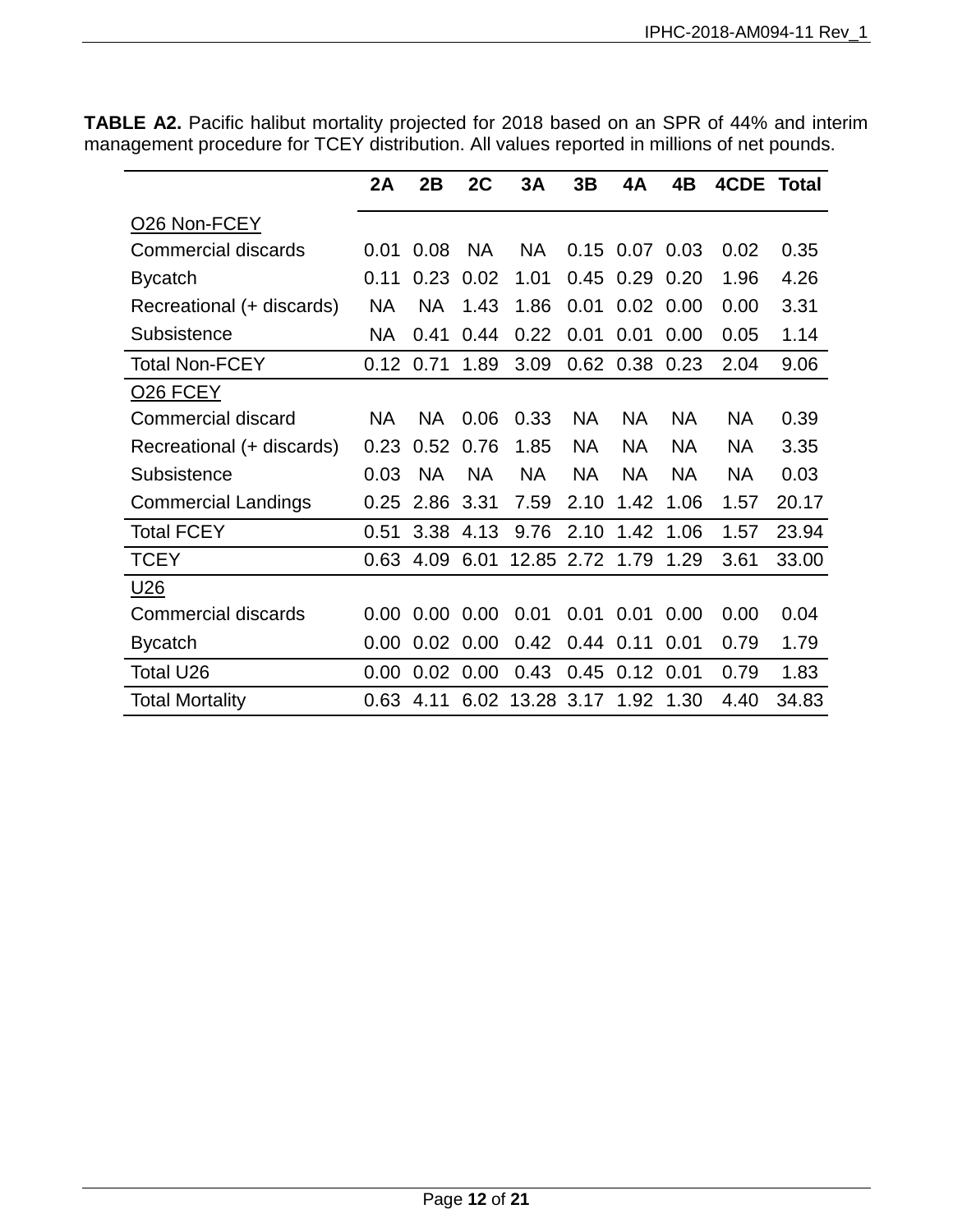|                            | 2A        | 2B          | 2C        | 3A         | 3B        | 4A               | 4B        | 4CDE      | Total |
|----------------------------|-----------|-------------|-----------|------------|-----------|------------------|-----------|-----------|-------|
| O <sub>26</sub> Non-FCEY   |           |             |           |            |           |                  |           |           |       |
| <b>Commercial discards</b> | 0.01      | 0.07        | <b>NA</b> | <b>NA</b>  |           | $0.12$ 0.06 0.03 |           | 0.02      | 0.30  |
| <b>Bycatch</b>             | 0.11      | 0.23        | 0.02      | 1.01       | 0.45      | 0.29             | 0.20      | 1.96      | 4.26  |
| Recreational (+ discards)  | <b>NA</b> | <b>NA</b>   | 1.43      | 1.86       | 0.01      | 0.02             | 0.00      | 0.00      | 3.31  |
| Subsistence                | <b>NA</b> | 0.41        | 0.44      | 0.22       | 0.01      | 0.01             | 0.00      | 0.05      | 1.14  |
| <b>Total Non-FCEY</b>      |           | $0.12$ 0.70 | 1.89      | 3.09       | 0.60      | 0.37             | 0.22      | 2.03      | 9.01  |
| <b>026 FCEY</b>            |           |             |           |            |           |                  |           |           |       |
| Commercial discard         | <b>NA</b> | <b>NA</b>   | 0.05      | 0.27       | <b>NA</b> | <b>NA</b>        | <b>NA</b> | <b>NA</b> | 0.33  |
| Recreational (+ discards)  | 0.20      | 0.44        | 0.62      | 1.55       | <b>NA</b> | <b>NA</b>        | <b>NA</b> | <b>NA</b> | 2.81  |
| Subsistence                | 0.03      | <b>NA</b>   | <b>NA</b> | <b>NA</b>  | <b>NA</b> | <b>NA</b>        | <b>NA</b> | <b>NA</b> | 0.03  |
| <b>Commercial Landings</b> | 0.21      | 2.45        | 2.72      | 6.38       | 1.79      | 1.21             | 0.91      | 1.14      | 16.82 |
| <b>Total FCEY</b>          | 0.44      | 2.89        | 3.40      | 8.21       | 1.79      | 1.21             | 0.91      | 1.14      | 19.99 |
| <b>TCEY</b>                | 0.55      | 3.59        | 5.28      | 11.29 2.39 |           | 1.58             | 1.13      | 3.18      | 29.00 |
| <u>U26</u>                 |           |             |           |            |           |                  |           |           |       |
| <b>Commercial discards</b> | 0.00      | 0.00        | 0.00      | 0.01       | 0.01      | 0.01             | 0.00      | 0.00      | 0.03  |
| <b>Bycatch</b>             | 0.00      | 0.02        | 0.00      | 0.42       | 0.44      | 0.11             | 0.01      | 0.79      | 1.79  |
| Total U26                  | 0.00      | 0.02        | 0.00      | 0.43       | 0.45      | 0.12             | 0.01      | 0.79      | 1.82  |
| <b>Total Mortality</b>     | 0.55      | 3.62        | 5.29      | 11.72 2.84 |           | 1.70             | 1.14      | 3.96      | 30.82 |

**TABLE A3.** Pacific halibut mortality projected for 2018 based on an SPR of 48% and interim management procedure for TCEY distribution. All values reported in millions of net pounds.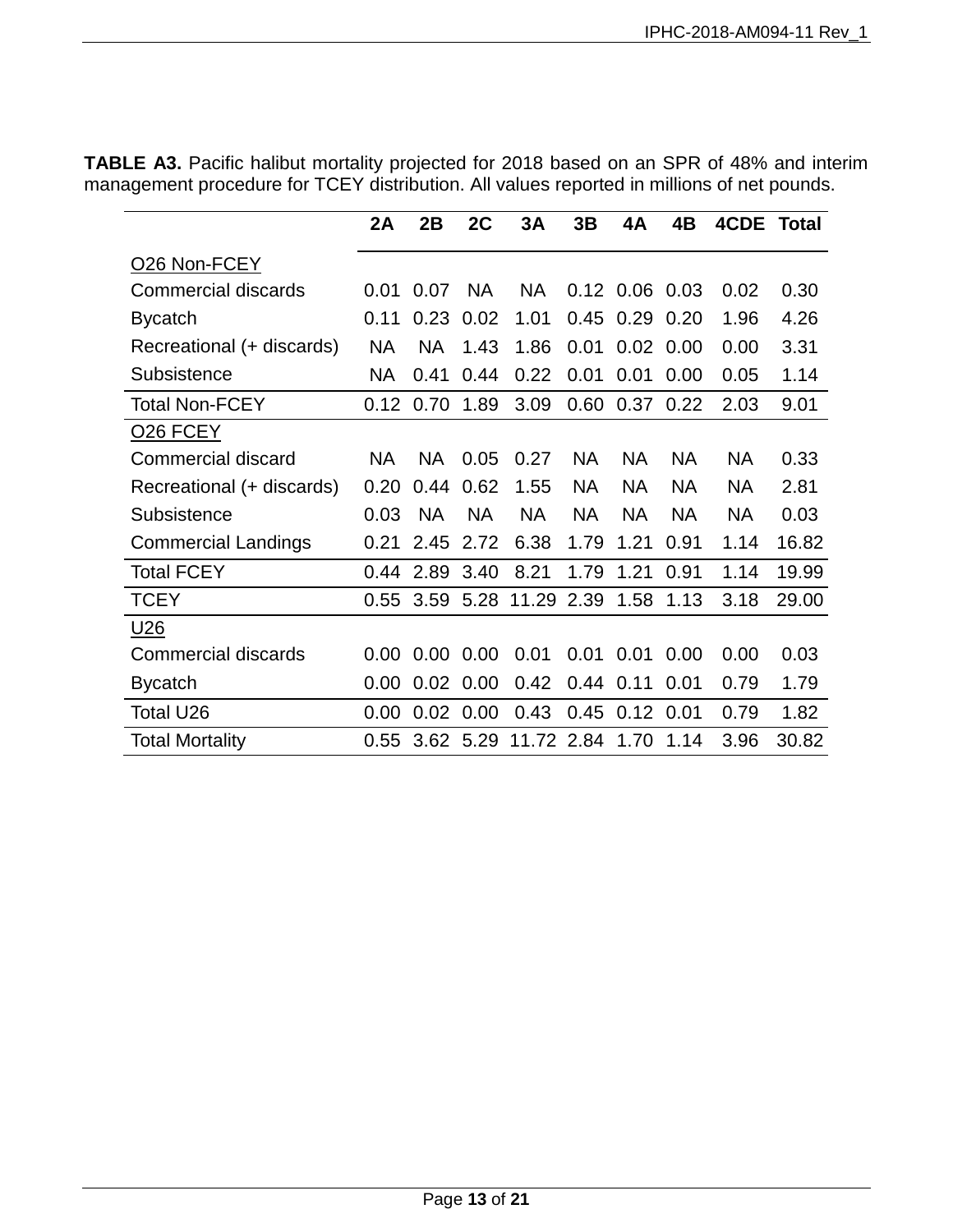**TABLE A4.** Pacific halibut mortality projected for 2018 based on an SPR of 50% and interim management procedure for TCEY distribution. All values reported in millions of net pounds.

|                            | 2A        | 2B        | 2C        | 3A        | 3B        | 4A        | 4B          | <b>4CDE Total</b> |       |
|----------------------------|-----------|-----------|-----------|-----------|-----------|-----------|-------------|-------------------|-------|
| O <sub>26</sub> Non-FCEY   |           |           |           |           |           |           |             |                   |       |
| <b>Commercial discards</b> | 0.00      | 0.06      | <b>NA</b> | <b>NA</b> | 0.11      |           | $0.05$ 0.02 | 0.01              | 0.27  |
| <b>Bycatch</b>             | 0.11      | 0.23      | 0.02      | 1.01      | 0.45      | 0.29      | 0.20        | 1.96              | 4.26  |
| Recreational (+ discards)  | <b>NA</b> | <b>NA</b> | 1.43      | 1.86      | 0.01      | 0.02      | 0.00        | 0.00              | 3.31  |
| Subsistence                | <b>NA</b> | 0.41      | 0.44      | 0.22      | 0.01      | 0.01      | 0.00        | 0.05              | 1.14  |
| <b>Total Non-FCEY</b>      | 0.11      | 0.70      | 1.89      | 3.09      | 0.59      | 0.36      | 0.22        | 2.03              | 8.98  |
| O <sub>26</sub> FCEY       |           |           |           |           |           |           |             |                   |       |
| <b>Commercial discard</b>  | <b>NA</b> | <b>NA</b> | 0.05      | 0.25      | <b>NA</b> | <b>NA</b> | <b>NA</b>   | <b>NA</b>         | 0.30  |
| Recreational (+ discards)  | 0.18      | 0.41      | 0.56      | 1.40      | <b>NA</b> | <b>NA</b> | <b>NA</b>   | <b>NA</b>         | 2.54  |
| Subsistence                | 0.03      | <b>NA</b> | <b>NA</b> | <b>NA</b> | <b>NA</b> | <b>NA</b> | <b>NA</b>   | <b>NA</b>         | 0.03  |
| <b>Commercial Landings</b> | 0.19      | 2.24      | 2.43      | 5.77      | 1.64      | 1.11      | 0.84        | 0.93              | 15.15 |
| <b>Total FCEY</b>          | 0.40      | 2.65      | 3.03      | 7.43      | 1.64      | 1.11      | 0.84        | 0.93              | 18.02 |
| <b>TCEY</b>                | 0.51      | 3.35      | 4.92      | 10.51     | 2.23      | 1.47      | 1.06        | 2.96              | 27.00 |
| U <sub>26</sub>            |           |           |           |           |           |           |             |                   |       |
| <b>Commercial discards</b> | 0.00      | 0.00      | 0.00      | 0.01      | 0.01      | 0.01      | 0.00        | 0.00              | 0.03  |
| <b>Bycatch</b>             | 0.00      | 0.02      | 0.00      | 0.42      | 0.44      | 0.11      | 0.01        | 0.79              | 1.79  |
| Total U26                  | 0.00      | 0.02      | 0.00      | 0.43      | 0.45      | 0.12      | 0.01        | 0.79              | 1.82  |
| <b>Total Mortality</b>     | 0.51      | 3.37      | 4.92      | 10.94     | 2.68      | 1.59      | 1.07        | 3.74              | 28.82 |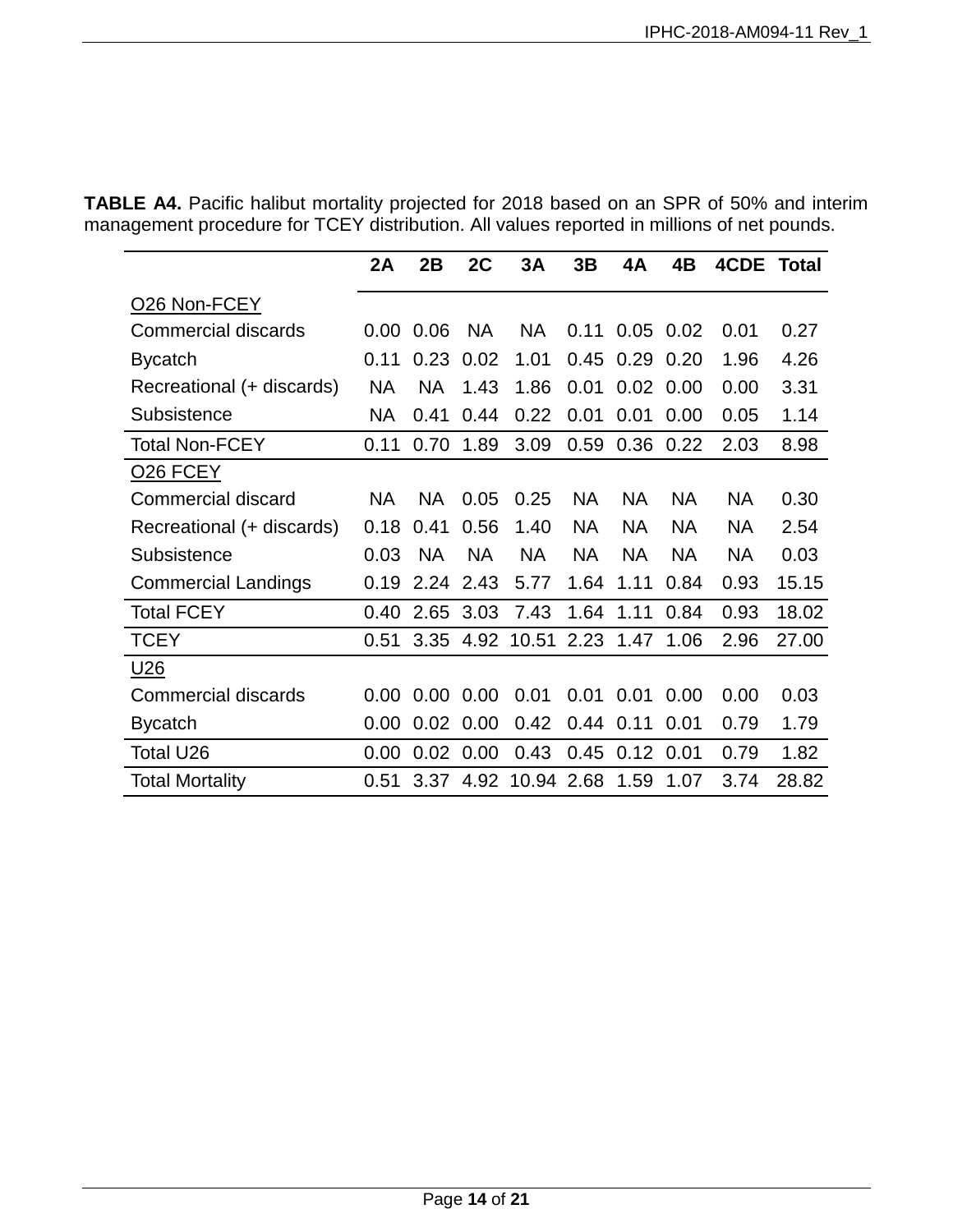#### <span id="page-14-0"></span>**APPENDIX B 2018 catch tables based on alternative bycatch levels in Alaska and maintaining the reference SPR of 46%**

**TABLE B1.** Pacific halibut mortality projected for 2018 based on full PSC attainment in Alaska and maintaining the reference SPR of 46%. All values reported in millions of net pounds.

|                            | 2A        | 2B        | 2C        | 3A         | 3B        | 4A        | 4B          | 4CDE      | <b>Total</b> |
|----------------------------|-----------|-----------|-----------|------------|-----------|-----------|-------------|-----------|--------------|
| O26 Non-FCEY               |           |           |           |            |           |           |             |           |              |
| <b>Commercial discards</b> | 0.01      | 0.07      | <b>NA</b> | <b>NA</b>  | 0.11      |           | $0.05$ 0.02 | 0.00      | 0.25         |
| <b>Bycatch</b>             | 0.11      | 0.23      | 0.02      | 1.40       | 0.64      | 0.50      | 0.32        | 3.41      | 6.63         |
| Recreational (+ discards)  | <b>NA</b> | <b>NA</b> | 1.43      | 1.86       | 0.01      | 0.02      | 0.00        | 0.00      | 3.31         |
| Subsistence                | NA        | 0.41      | 0.44      | 0.22       | 0.01      | 0.01      | 0.00        | 0.05      | 1.14         |
| <b>Total Non-FCEY</b>      | 0.12      | 0.70      | 1.89      | 3.48       | 0.77      | 0.57      | 0.35        | 3.46      | 11.34        |
| O <sub>26</sub> FCEY       |           |           |           |            |           |           |             |           |              |
| Commercial discard         | <b>NA</b> | <b>NA</b> | 0.05      | 0.26       | <b>NA</b> | <b>NA</b> | <b>NA</b>   | <b>NA</b> | 0.32         |
| Recreational (+ discards)  | 0.20      | 0.45      | 0.63      | 1.49       | <b>NA</b> | <b>NA</b> | <b>NA</b>   | <b>NA</b> | 2.76         |
| Subsistence                | 0.03      | <b>NA</b> | <b>NA</b> | <b>NA</b>  | <b>NA</b> | <b>NA</b> | <b>NA</b>   | <b>NA</b> | 0.03         |
| <b>Commercial Landings</b> | 0.21      | 2.46      | 2.74      | 6.12       | 1.63      | 1.02      | 0.79        | 0.00      | 14.96        |
| <b>Total FCEY</b>          | 0.44      | 2.91      | 3.42      | 7.87       | 1.63      | 1.02      | 0.79        | 0.00      | 18.06        |
| <b>TCEY</b>                | 0.55      | 3.61      | 5.31      | 11.34 2.40 |           | 1.58      | 1.14        | 3.46      | 29.40        |
| U <sub>26</sub>            |           |           |           |            |           |           |             |           |              |
| <b>Commercial discards</b> | 0.00      | 0.00      | 0.00      | 0.01       | 0.01      | 0.01      | 0.00        | 0.00      | 0.03         |
| <b>Bycatch</b>             | 0.00      | 0.02      | 0.00      | 0.58       | 0.62      | 0.20      | 0.02        | 1.37      | 2.80         |
| Total U26                  | 0.00      | 0.02      | 0.00      | 0.59       | 0.63      | 0.20      | 0.02        | 1.37      | 2.83         |
| <b>Total Mortality</b>     | 0.55      | 3.63      | 5.31      | 11.93      | 3.03      | 1.79      | 1.16        | 4.83      | 32.23        |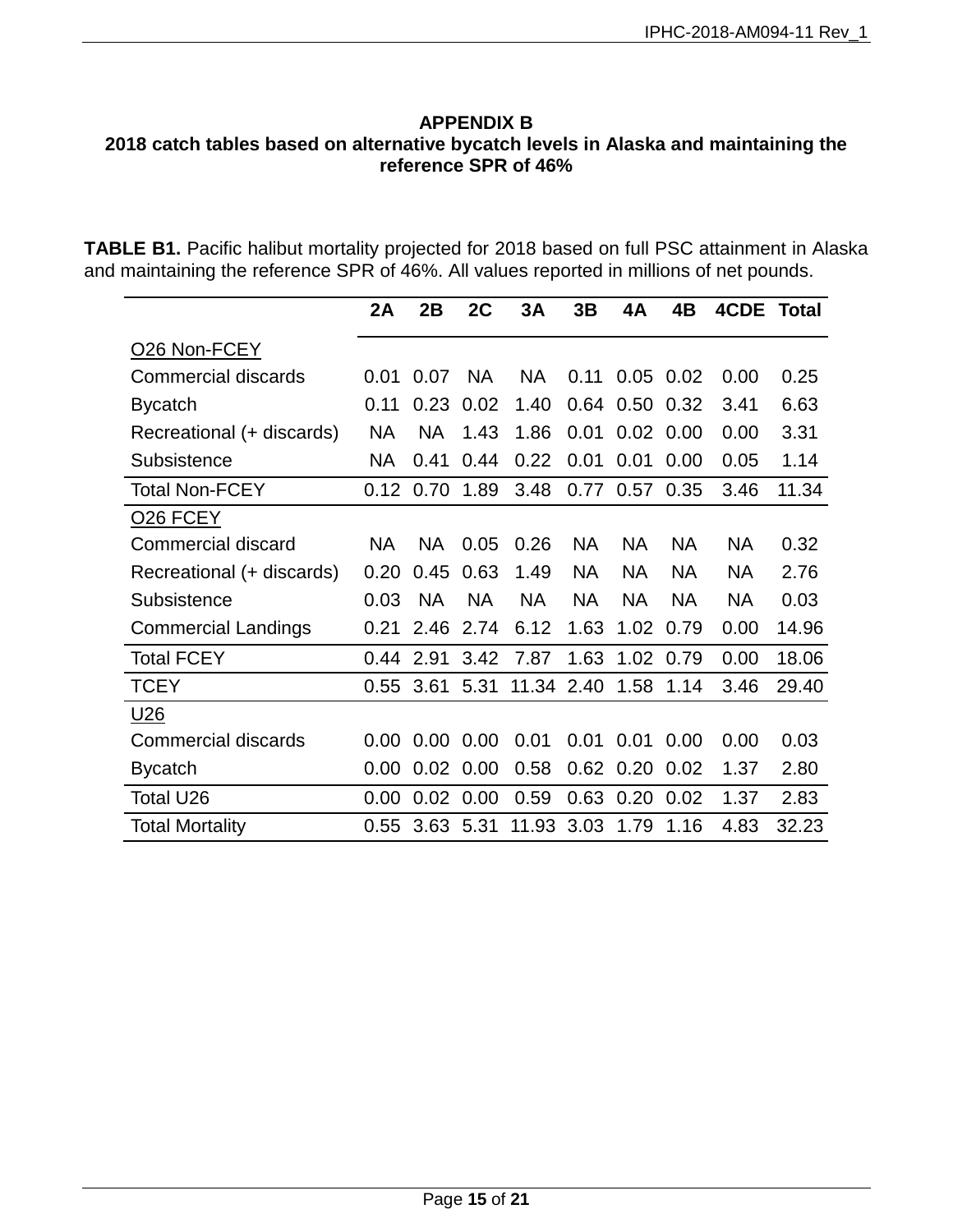|                            | 2A        | 2B        | 2C        | 3A         | 3B        | 4A        | 4B          | <b>4CDE Total</b> |       |
|----------------------------|-----------|-----------|-----------|------------|-----------|-----------|-------------|-------------------|-------|
| O <sub>26</sub> Non-FCEY   |           |           |           |            |           |           |             |                   |       |
| <b>Commercial discards</b> | 0.01      | 0.06      | <b>NA</b> | <b>NA</b>  | 0.10      |           | $0.04$ 0.02 | 0.00              | 0.24  |
| <b>Bycatch</b>             | 0.11      | 0.23      | 0.03      | 1.54       | 0.70      | 0.55      | 0.36        | 3.75              | 7.26  |
| Recreational (+ discards)  | <b>NA</b> | <b>NA</b> | 1.43      | 1.86       | 0.01      | 0.02      | 0.00        | 0.00              | 3.31  |
| Subsistence                | <b>NA</b> | 0.41      | 0.44      | 0.22       | 0.01      | 0.01      | 0.00        | 0.05              | 1.14  |
| <b>Total Non-FCEY</b>      | 0.12      | 0.70      | 1.89      | 3.62       | 0.83      | 0.61      | 0.38        | 3.81              | 11.95 |
| <b>026 FCEY</b>            |           |           |           |            |           |           |             |                   |       |
| Commercial discard         | <b>NA</b> | <b>NA</b> | 0.05      | 0.25       | <b>NA</b> | <b>NA</b> | <b>NA</b>   | <b>NA</b>         | 0.30  |
| Recreational (+ discards)  | 0.19      | 0.43      | 0.59      | 1.39       | <b>NA</b> | <b>NA</b> | <b>NA</b>   | <b>NA</b>         | 2.61  |
| Subsistence                | 0.03      | <b>NA</b> | <b>NA</b> | <b>NA</b>  | <b>NA</b> | <b>NA</b> | <b>NA</b>   | <b>NA</b>         | 0.03  |
| <b>Commercial Landings</b> | 0.20      | 2.37      | 2.60      | 5.74       | 1.50      | 0.92      | 0.73        | 0.00              | 14.07 |
| <b>Total FCEY</b>          | 0.42      | 2.80      | 3.25      | 7.38       | 1.50      | 0.92      | 0.73        | 0.00              | 17.00 |
| <b>TCEY</b>                | 0.54      |           | 3.50 5.14 | 10.99      | 2.33      | 1.54      | 1.10        | 3.81              | 28.95 |
| U <sub>26</sub>            |           |           |           |            |           |           |             |                   |       |
| Commercial discards        | 0.00      | 0.00      | 0.00      | 0.01       | 0.01      | 0.00      | 0.00        | 0.00              | 0.03  |
| <b>Bycatch</b>             | 0.00      | 0.02      | 0.00      | 0.64       | 0.68      | 0.22      | 0.02        | 1.50              | 3.08  |
| Total U26                  | 0.00      | 0.02      | 0.00      | 0.65       | 0.69      | 0.22      | 0.02        | 1.50              | 3.10  |
| <b>Total Mortality</b>     | 0.54      |           | 3.52 5.15 | 11.64 3.02 |           | 1.76      | 1.12        | 5.31              | 32.05 |

**TABLE B2.** Pacific halibut mortality projected for 2018 based on 110% of PSC limits in Alaska and maintaining the reference SPR of 46%. All values reported in millions of net pounds.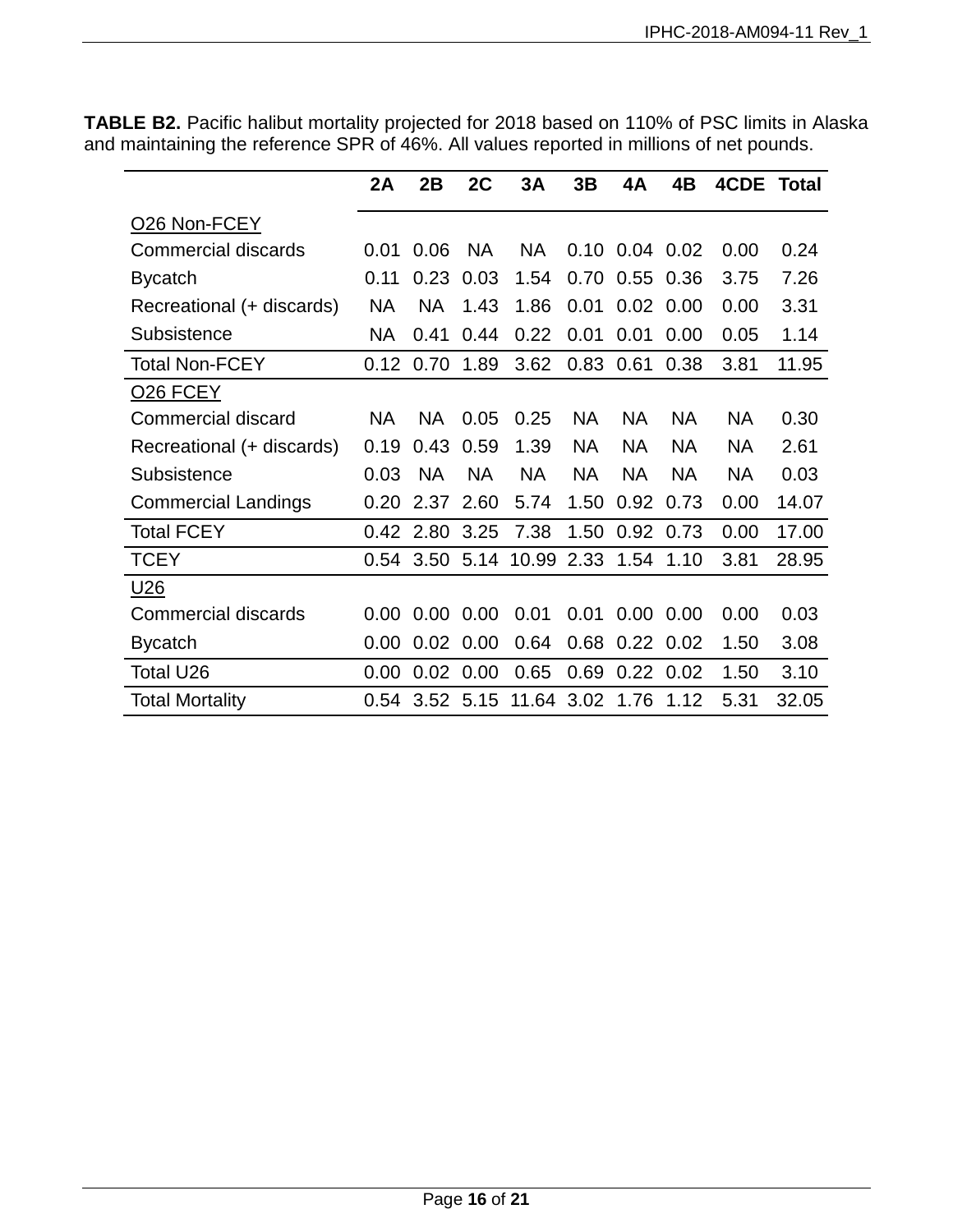**TABLE B3.** Pacific halibut mortality projected for 2018 based on 90% of 2017 bycatch estimates in Alaska and maintaining the reference SPR of 46%. All values reported in millions of net pounds.

|                            | 2A        | 2B        | 2C        | 3A         | 3B        | 4A        | 4B          | 4CDE      | Total |
|----------------------------|-----------|-----------|-----------|------------|-----------|-----------|-------------|-----------|-------|
| O <sub>26</sub> Non-FCEY   |           |           |           |            |           |           |             |           |       |
| <b>Commercial discards</b> | 0.01      | 0.07      | <b>NA</b> | NA         | 0.14      |           | $0.06$ 0.03 | 0.03      | 0.34  |
| <b>Bycatch</b>             | 0.11      | 0.23      | 0.02      | 0.91       | 0.41      | 0.26      | 0.18        | 1.77      | 3.87  |
| Recreational (+ discards)  | <b>NA</b> | <b>NA</b> | 1.43      | 1.86       | 0.01      | 0.02      | 0.00        | 0.00      | 3.31  |
| Subsistence                | <b>NA</b> | 0.41      | 0.44      | 0.22       | 0.01      | 0.01      | 0.00        | 0.05      | 1.14  |
| <b>Total Non-FCEY</b>      | 0.12      | 0.71      | 1.89      | 2.99       | 0.57      |           | 0.34 0.21   | 1.84      | 8.66  |
| <b>026 FCEY</b>            |           |           |           |            |           |           |             |           |       |
| Commercial discard         | <b>NA</b> | <b>NA</b> | 0.06      | 0.31       | <b>NA</b> | <b>NA</b> | <b>NA</b>   | <b>NA</b> | 0.37  |
| Recreational (+ discards)  | 0.22      | 0.49      | 0.71      | 1.75       | <b>NA</b> | <b>NA</b> | <b>NA</b>   | <b>NA</b> | 3.17  |
| Subsistence                | 0.03      | <b>NA</b> | <b>NA</b> | <b>NA</b>  | <b>NA</b> | <b>NA</b> | <b>NA</b>   | <b>NA</b> | 0.03  |
| <b>Commercial Landings</b> | 0.24      | 2.71      | 3.09      | 7.22       | 2.03      | 1.37      | 1.03        | 1.61      | 19.28 |
| <b>Total FCEY</b>          | 0.48      | 3.20      | 3.86      | 9.28       | 2.03      | 1.37      | 1.03        | 1.61      | 22.84 |
| <b>TCEY</b>                | 0.60      | 3.90      | 5.74      | 12.27 2.60 |           | 1.71      | 1.23        | 3.45      | 31.50 |
| <u>U26</u>                 |           |           |           |            |           |           |             |           |       |
| Commercial discards        | 0.00      | 0.00      | 0.00      | 0.01       | 0.01      | 0.01      | 0.00        | 0.00      | 0.04  |
| <b>Bycatch</b>             | 0.00      | 0.02      | 0.00      | 0.38       | 0.39      | 0.10      | 0.01        | 0.71      | 1.61  |
| Total U26                  | 0.00      | 0.02      | 0.00      | 0.39       | 0.41      | 0.11      | 0.01        | 0.71      | 1.65  |
| <b>Total Mortality</b>     | 0.60      | 3.93      | 5.74      | 12.65      | 3.00      | 1.82      | 1.24        | 4.16      | 33.15 |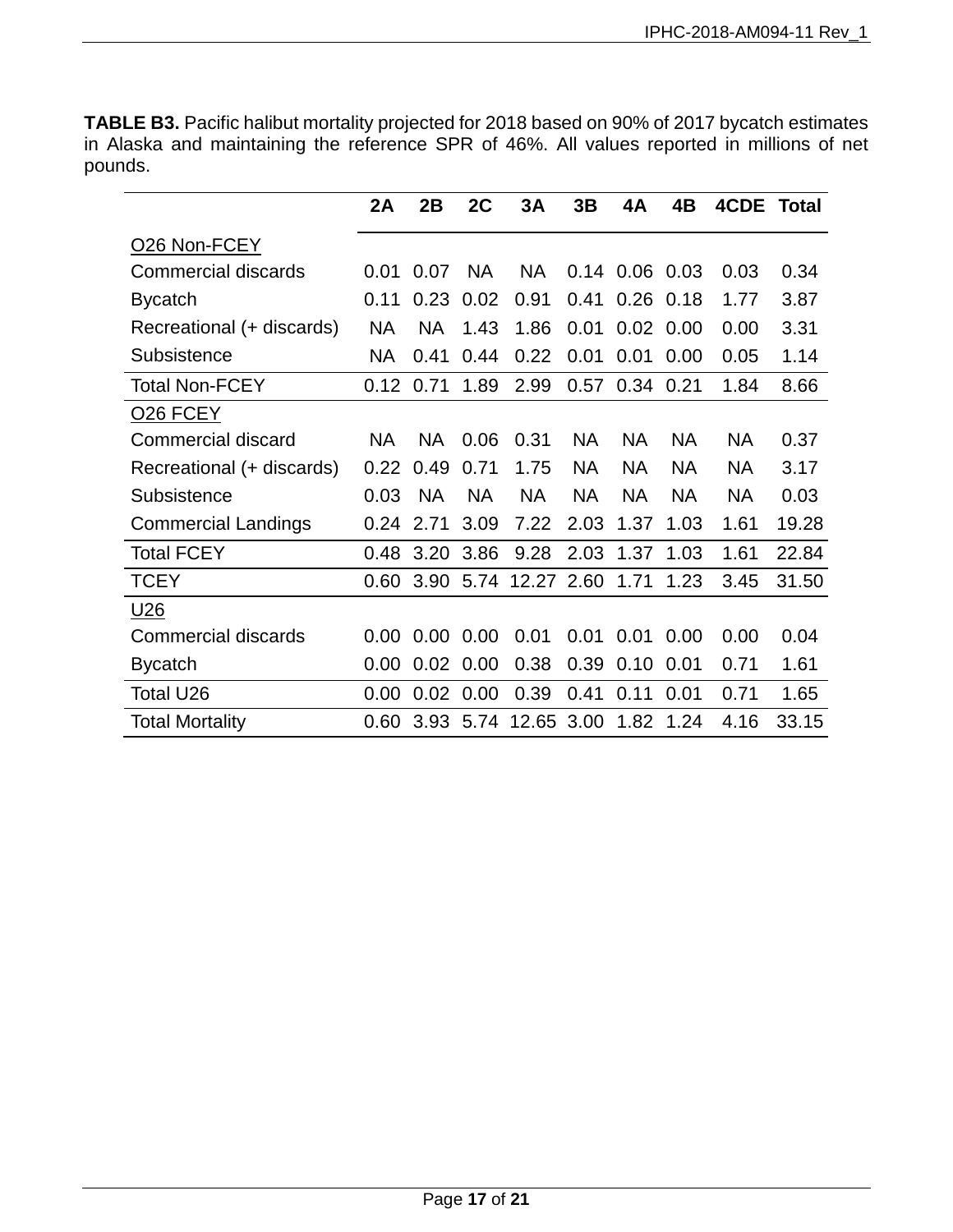# **APPENDIX C Historical FCEYs and TCEYs**

<span id="page-17-0"></span>**TABLE C1.** Fishery Constant Exploitation Yield (FCEY; millions of net pounds) for each IPHC Regulatory Area based on the harvest strategy that was in place in that year.

|      | <b>Harvest Strategy FCEY (M lbs)</b> |       |       |       |       |                               |       |       |              |  |  |
|------|--------------------------------------|-------|-------|-------|-------|-------------------------------|-------|-------|--------------|--|--|
| Year | 2A                                   | 2B    | 2C    | 3A    | 3B    | 4A                            | 4B    | 4CDE  | <b>Total</b> |  |  |
| 1994 | 0.49                                 | 8.32  | 12.66 | 27.02 | 3.58  |                               | 5.00  |       | 57.07        |  |  |
| 1995 | 0.52                                 | 9.52  | 8.54  | 16.87 | 3.66  |                               | 5.92  |       | 45.03        |  |  |
| 1996 |                                      |       |       |       |       | <b>Skipped Between Models</b> |       |       |              |  |  |
| 1997 | 0.93                                 | 15.99 | 11.41 | 33.55 | 11.49 |                               | 25.29 |       | 98.66        |  |  |
| 1998 | 1.05                                 | 15.38 | 15.48 | 38.71 | 30.99 | 11.11                         | 10.21 | 13.28 | 136.21       |  |  |
| 1999 | 0.69                                 | 11.21 | 10.49 | 24.67 | 26.83 | 8.42                          | 6.71  | 9.80  | 98.82        |  |  |
| 2000 | 0.83                                 | 7.85  | 6.31  | 11.94 | 18.36 | 6.42                          | 6.77  | 4.13  | 62.61        |  |  |
| 2001 | 1.14                                 | 9.99  | 8.78  | 21.89 | 25.46 | 9.82                          | 10.06 | 7.63  | 94.77        |  |  |
| 2002 | 1.31                                 | 11.75 | 8.50  | 24.14 | 28.56 | 11.96                         | 7.51  | 11.81 | 105.54       |  |  |
| 2003 | 1.29                                 | 11.32 | 9.11  | 34.22 | 29.19 | 11.22                         | 7.76  | 13.82 | 117.93       |  |  |
| 2004 | 1.81                                 | 15.78 | 17.03 | 29.98 | 15.60 | 3.47                          | 2.81  | 3.39  | 89.87        |  |  |
| 2005 | 1.17                                 | 12.70 | 11.80 | 26.30 | 10.70 | 3.40                          | 1.70  | 4.40  | 72.17        |  |  |
| 2006 | 1.49                                 | 13.20 | 10.33 | 24.94 | 8.57  | 3.25                          | 1.07  | 3.11  | 65.96        |  |  |
| 2007 | 0.66                                 | 6.22  | 4.98  | 27.63 | 16.77 | 5.23                          | 2.56  | 3.85  | 67.90        |  |  |
| 2008 | 0.65                                 | 4.65  | 3.92  | 22.25 | 14.27 | 3.51                          | 2.70  | 3.68  | 55.63        |  |  |
| 2009 | 0.50                                 | 4.92  | 2.86  | 20.84 | 13.20 | 2.20                          | 2.09  | 1.97  | 48.58        |  |  |
| 2010 | 0.57                                 | 5.55  | 2.39  | 18.28 | 8.91  | 2.12                          | 2.75  | 3.82  | 44.39        |  |  |
| 2011 | 1.12                                 | 7.94  | 2.33  | 14.36 | 7.51  | 2.57                          | 2.21  | 3.99  | 42.03        |  |  |
| 2012 | 1.15                                 | 6.63  | 3.21  | 11.92 | 5.07  | 1.57                          | 1.87  | 2.47  | 33.89        |  |  |
| 2013 | 0.71                                 | 4.58  | 3.12  | 9.24  | 2.73  | 0.85                          | 0.62  | 0.85  | 22.70        |  |  |
| 2014 | 0.72                                 | 4.98  | 4.16  | 9.43  | 2.84  | 0.85                          | 0.82  | 0.64  | 24.44        |  |  |
| 2015 | 0.75                                 | 4.96  | 4.30  | 10.10 | 2.46  | 1.39                          | 0.73  | 0.52  | 25.21        |  |  |
| 2016 | 1.02                                 | 5.22  | 4.62  | 9.27  | 2.71  | 1.30                          | 0.92  | 1.64  | 26.70        |  |  |
| 2017 | 0.84                                 | 5.28  | 4.69  | 10.88 | 3.53  | 1.43                          | 1.25  | 1.92  | 29.81        |  |  |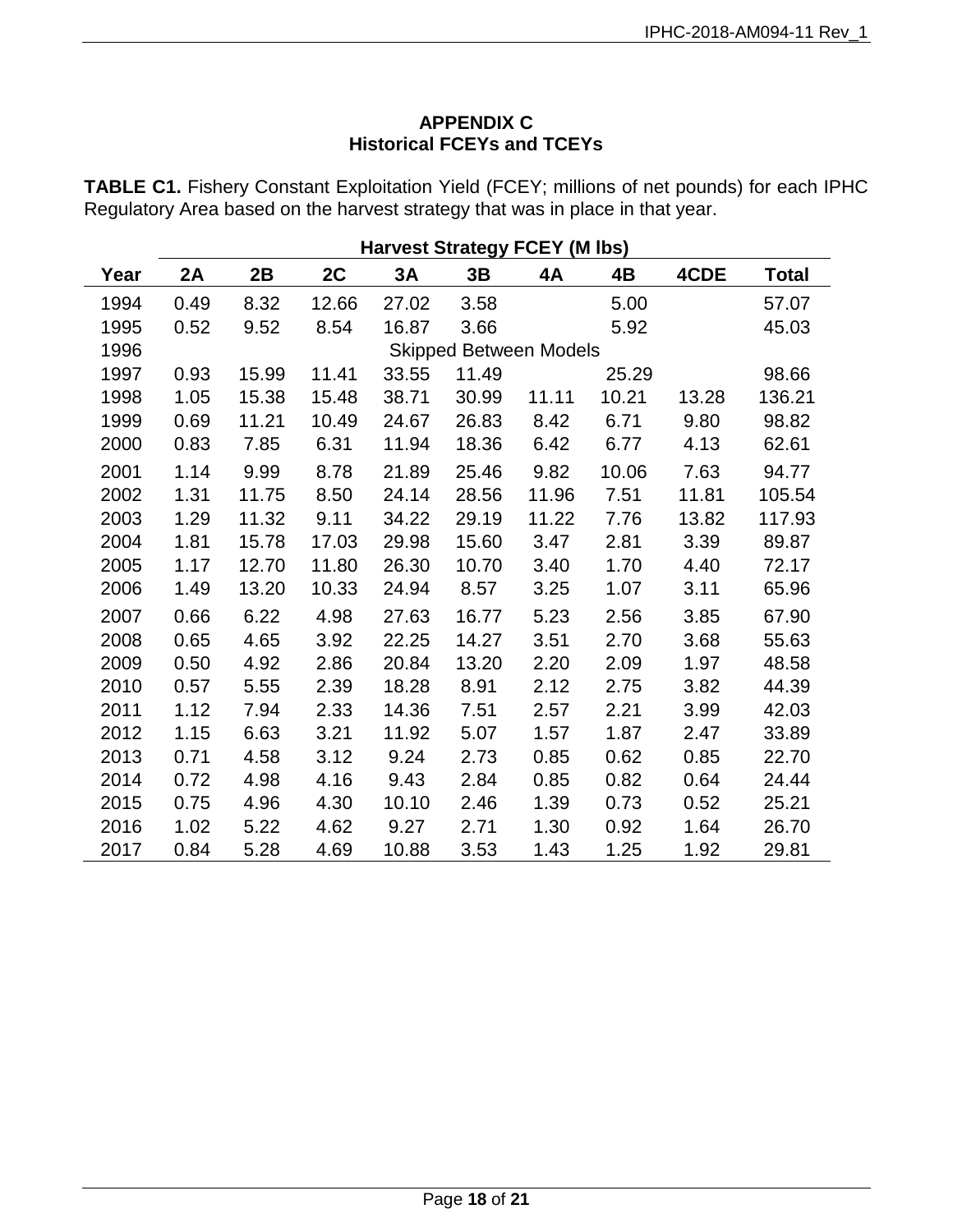**TABLE C2.** Fishery Constant Exploitation Yield (FCEY, millions of net pounds) for each IPHC Regulatory Area recommended by IPHC Secretariat.

|      | Staff Recommendations for FCEY (M lbs) |       |       |       |                       |      |      |      |              |  |  |
|------|----------------------------------------|-------|-------|-------|-----------------------|------|------|------|--------------|--|--|
| Year | 2A                                     | 2B    | 2C    | 3A    | 3B                    | 4A   | 4B   | 4CDE | <b>Total</b> |  |  |
| 1994 | 0.50                                   | 9.50  | 12.00 | 26.00 | 4.00                  | 1.80 | 2.10 | 1.50 | 57.40        |  |  |
| 1995 | 0.45                                   | 8.50  | 8.50  | 20.00 | 3.70                  | 2.00 | 1.60 | 2.30 | 47.05        |  |  |
| 1996 | 0.52                                   | 9.52  | 9.00  | 20.00 | 3.70                  | 1.95 | 2.31 | 1.66 | 48.66        |  |  |
| 1997 | 0.70                                   | 12.50 | 10.00 | 25.00 | 9.00                  | 3.00 | 3.20 | 2.80 | 66.20        |  |  |
| 1998 | 0.42                                   | 7.80  | 8.00  | 33.00 | 6.40                  | 1.30 | 1.30 | 0.81 | 59.03        |  |  |
| 1999 | 0.69                                   | 11.21 | 10.49 | 24.67 | 13.37                 | 4.24 | 3.98 | 4.13 | 72.78        |  |  |
| 2000 | 0.83                                   | 9.97  | 8.40  | 18.31 | 15.03                 | 4.97 | 4.91 | 4.13 | 66.55        |  |  |
| 2001 | 1.14                                   | 9.99  | 8.78  | 21.89 | 18.50                 | 4.97 | 4.91 | 4.45 | 74.63        |  |  |
| 2002 | 1.31                                   | 11.75 | 8.50  | 22.63 | 17.13                 | 4.97 | 3.44 | 4.45 | 74.18        |  |  |
| 2003 | 1.31                                   | 11.75 | 8.50  | 22.63 | 17.13                 | 4.97 | 4.18 | 4.45 | 74.92        |  |  |
| 2004 | 1.48                                   | 13.80 | 11.31 | 25.06 | 15.60                 | 3.47 | 2.81 | 3.39 | 76.92        |  |  |
| 2005 | 1.33                                   | 13.25 | 10.93 | 25.47 | 13.15                 | 3.44 | 2.26 | 3.99 | 73.82        |  |  |
| 2006 | 1.38                                   | 13.22 | 10.63 | 25.20 | 10.86                 | 3.35 | 1.67 | 3.55 | 69.86        |  |  |
| 2007 | 1.02                                   | 9.72  | 7.81  | 26.01 | 12.83                 | 3.98 | 1.97 | 3.65 | 66.99        |  |  |
| 2008 | 1.00                                   | 8.06  | 6.21  | 24.22 | 10.90                 | 3.10 | 1.86 | 3.89 | 59.24        |  |  |
| 2009 | 0.86                                   | 6.96  | 4.54  | 22.53 | 11.67                 | 2.65 | 1.94 | 2.93 | 54.08        |  |  |
| 2010 | 0.76                                   | 6.59  | 3.71  | 19.99 | 9.90                  | 2.33 | 2.16 | 3.58 | 49.02        |  |  |
| 2011 | 0.91                                   | 7.65  | 2.33  | 14.36 | 7.51                  | 2.41 | 2.18 | 3.72 | 41.07        |  |  |
| 2012 | 0.99                                   | 6.63  | 2.62  | 11.92 | 5.07                  | 1.57 | 1.87 | 2.47 | 33.14        |  |  |
| 2013 |                                        |       |       |       |                       |      |      |      |              |  |  |
| 2014 |                                        |       |       |       |                       |      |      |      |              |  |  |
| 2015 |                                        |       |       |       | <b>Decision Table</b> |      |      |      |              |  |  |
| 2016 |                                        |       |       |       |                       |      |      |      |              |  |  |
| 2017 |                                        |       |       |       |                       |      |      |      |              |  |  |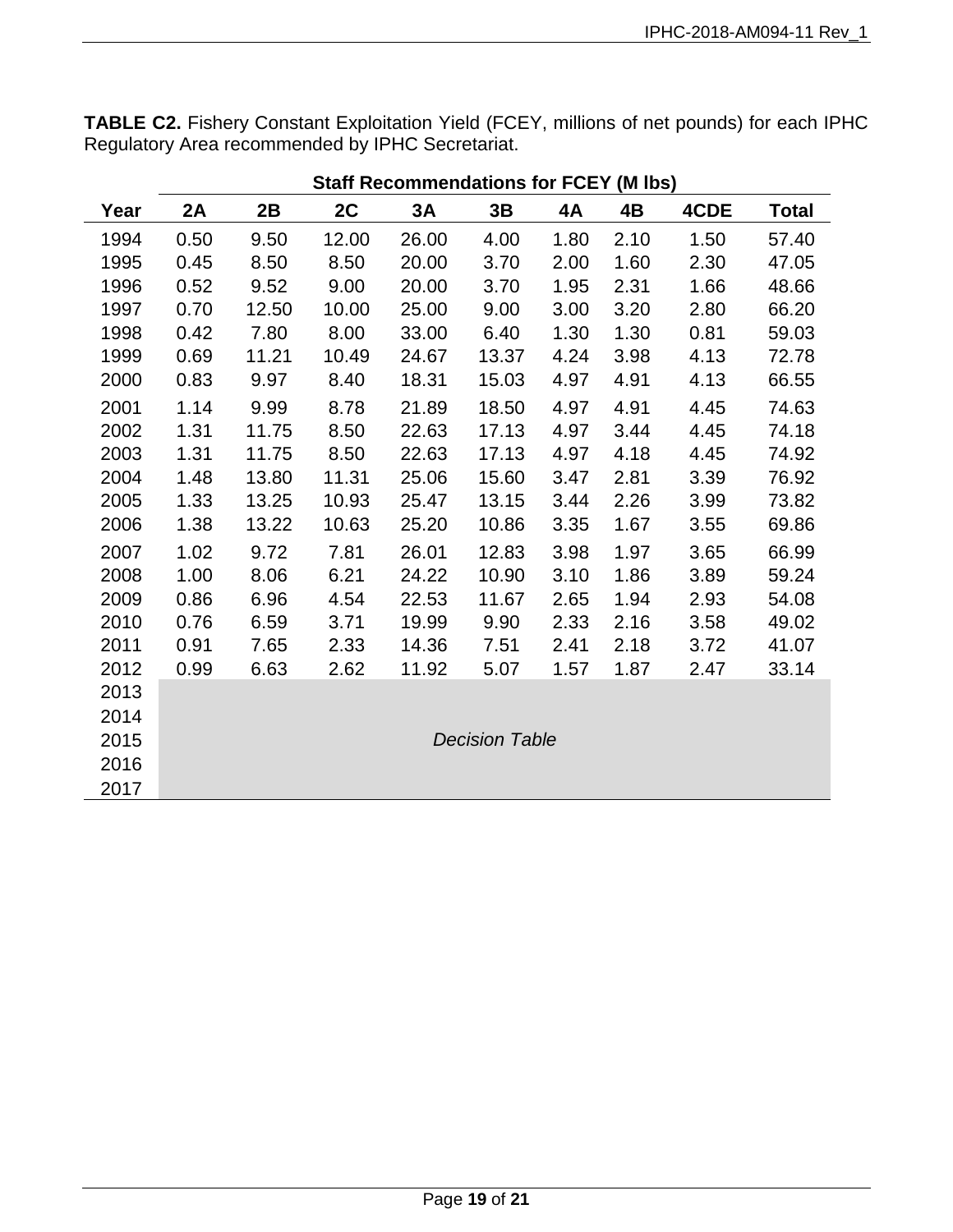| <b>TABLE C3.</b> Fishery Constant Exploitation Yield (FCEY, millions of net pounds) for each IPHC |  |
|---------------------------------------------------------------------------------------------------|--|
| Regulatory Area adopted by the Commission.                                                        |  |

|      | <b>Adopted FCEY (M lbs)</b> |       |       |       |       |      |      |      |              |  |  |
|------|-----------------------------|-------|-------|-------|-------|------|------|------|--------------|--|--|
| Year | 2A                          | 2B    | 2C    | 3A    | 3B    | 4A   | 4B   | 4CDE | <b>Total</b> |  |  |
| 1994 | 0.55                        | 10.00 | 11.00 | 26.00 | 4.00  | 1.80 | 2.10 | 1.50 | 56.95        |  |  |
| 1995 | 0.52                        | 9.52  | 9.00  | 20.00 | 3.70  | 1.95 | 2.31 | 1.66 | 48.66        |  |  |
| 1996 | 0.52                        | 9.52  | 9.00  | 20.00 | 3.70  | 1.95 | 2.31 | 1.66 | 48.66        |  |  |
| 1997 | 0.70                        | 12.50 | 10.00 | 25.00 | 9.00  | 2.94 | 3.48 | 2.58 | 66.20        |  |  |
| 1998 | 0.82                        | 13.00 | 10.50 | 26.00 | 11.00 | 3.50 | 3.50 | 3.50 | 71.82        |  |  |
| 1999 | 0.76                        | 12.10 | 10.49 | 24.67 | 13.37 | 4.24 | 3.98 | 4.45 | 74.06        |  |  |
| 2000 | 0.83                        | 10.60 | 8.40  | 18.31 | 15.03 | 4.97 | 4.91 | 4.45 | 67.50        |  |  |
| 2001 | 1.14                        | 10.51 | 8.78  | 21.89 | 16.53 | 4.97 | 4.91 | 4.45 | 73.18        |  |  |
| 2002 | 1.31                        | 11.75 | 8.50  | 22.63 | 17.13 | 4.97 | 4.18 | 4.45 | 74.92        |  |  |
| 2003 | 1.31                        | 11.75 | 8.50  | 22.63 | 17.13 | 4.97 | 4.18 | 4.45 | 74.92        |  |  |
| 2004 | 1.48                        | 13.80 | 10.50 | 25.06 | 15.60 | 3.47 | 2.81 | 3.79 | 76.51        |  |  |
| 2005 | 1.33                        | 13.25 | 10.93 | 25.47 | 13.15 | 3.44 | 2.26 | 3.99 | 73.82        |  |  |
| 2006 | 1.38                        | 13.22 | 10.63 | 25.20 | 10.86 | 3.35 | 1.67 | 3.55 | 69.86        |  |  |
| 2007 | 1.34                        | 11.47 | 8.51  | 26.20 | 9.22  | 2.89 | 1.44 | 4.10 | 65.17        |  |  |
| 2008 | 1.22                        | 9.00  | 6.21  | 24.22 | 10.90 | 3.10 | 1.86 | 3.89 | 60.40        |  |  |
| 2009 | 0.95                        | 7.63  | 5.02  | 21.70 | 10.90 | 2.55 | 1.87 | 3.46 | 54.08        |  |  |
| 2010 | 0.81                        | 7.50  | 4.40  | 19.99 | 9.90  | 2.33 | 2.16 | 3.58 | 50.67        |  |  |
| 2011 | 0.91                        | 7.65  | 2.33  | 14.36 | 7.51  | 2.41 | 2.18 | 3.72 | 41.07        |  |  |
| 2012 | 0.99                        | 7.04  | 2.62  | 11.92 | 5.07  | 1.57 | 1.87 | 2.47 | 33.54        |  |  |
| 2013 | 0.99                        | 7.04  | 2.97  | 11.03 | 4.29  | 1.33 | 1.45 | 1.93 | 31.03        |  |  |
| 2014 | 0.96                        | 6.85  | 4.16  | 9.43  | 2.84  | 0.85 | 1.14 | 1.29 | 27.52        |  |  |
| 2015 | 0.97                        | 7.04  | 4.65  | 10.10 | 2.65  | 1.39 | 1.14 | 1.29 | 29.22        |  |  |
| 2016 | 1.14                        | 7.30  | 4.95  | 9.60  | 2.71  | 1.39 | 1.14 | 1.66 | 29.89        |  |  |
| 2017 | 1.33                        | 7.45  | 5.25  | 10.00 | 3.14  | 1.39 | 1.14 | 1.70 | 31.40        |  |  |